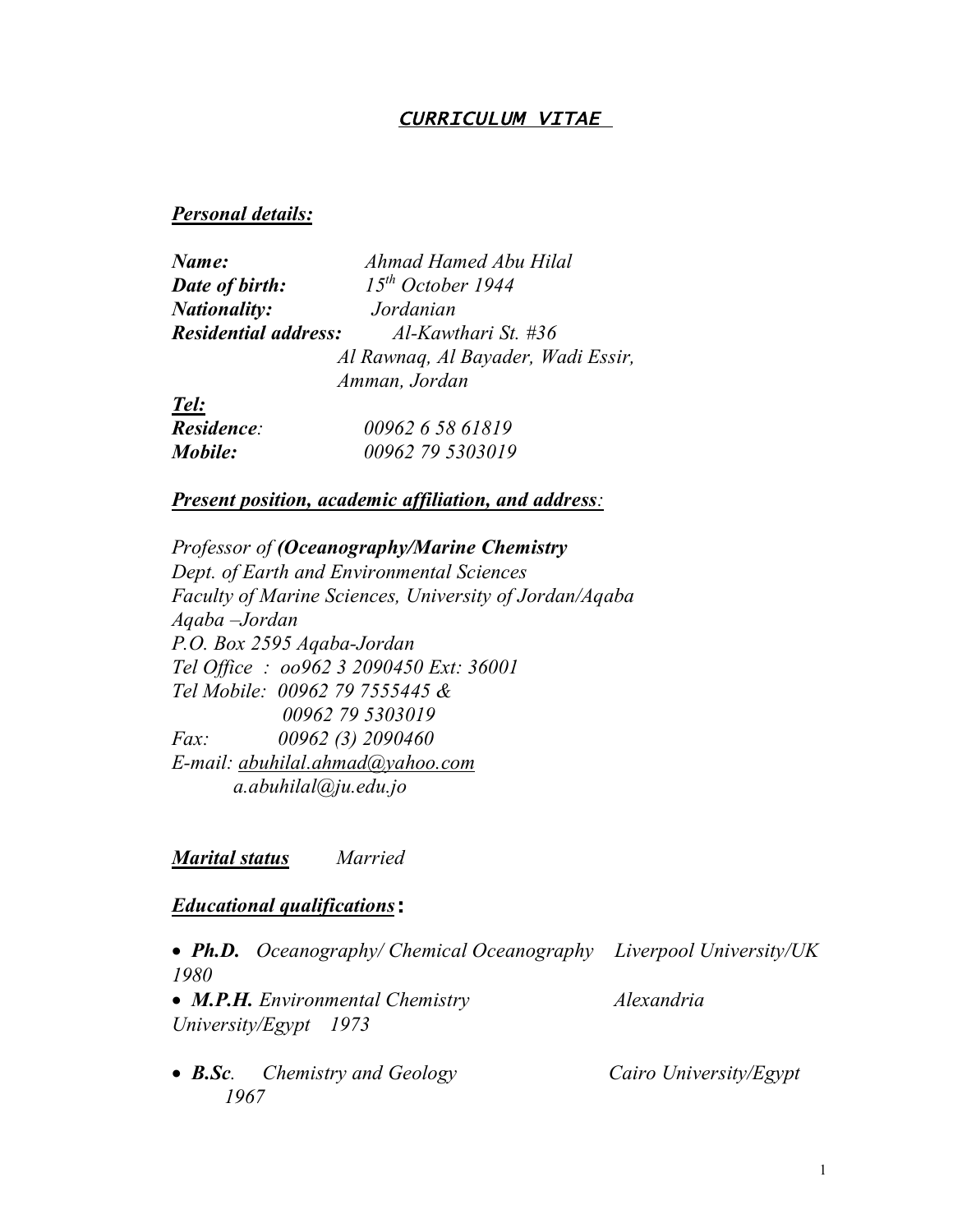# *Titles of theses*

 *Ph.D.: Studies on the Determination and Marine Chemistry of Antimony 1980*

*Master's Degree: Pollution of Alexandria Beaches by Oil 1973*

# *Professional experience (in brief)*

*I have conducted, participated and lead research, many monitoring programmes, and surveys in the three Arab Region and four Arab Seas:* 

*- The Mediterranean – Alexandria, Egypt 1970 – 1973,* 

*- Jordan Gulf of Aqaba – Red Sea, 1974 – 1986, and 1993-2000*

*- Arabian Gulf – U.A.E. and* 

*- Gulf of Oman – U.A.E. 1989 – 1993*

*1. in Jordan Universities*

*Contributed to the establishment, capacity building and development of the Marine Science Station (MSS), Aqaba, Jordan, which belong to the University of Jordan (in Amman) and Yarmouk University (in Irbid-North Jordan).*

| $1974 - 1977$ : | <b>Lecturer MSS</b>                                                                                                       |
|-----------------|---------------------------------------------------------------------------------------------------------------------------|
| $1976 - 1977$ : | Supervisor of <b>MSS</b>                                                                                                  |
| $1980 - 1983$ : | Director, Marine Science Station(MSS)                                                                                     |
| $1984 - 1986$ : | Chairman of <b>MSS</b> Administration Committee                                                                           |
| $1993 - 2000$ : | Director, <b>MSS</b> and                                                                                                  |
|                 | -Member of the Administrative Council, MSS                                                                                |
| $2009-$         | Now Executive Director, University of Jordan/Agaba &<br>Dean of Faculty of Marine Sciences, University of<br>Jordan/Aqaba |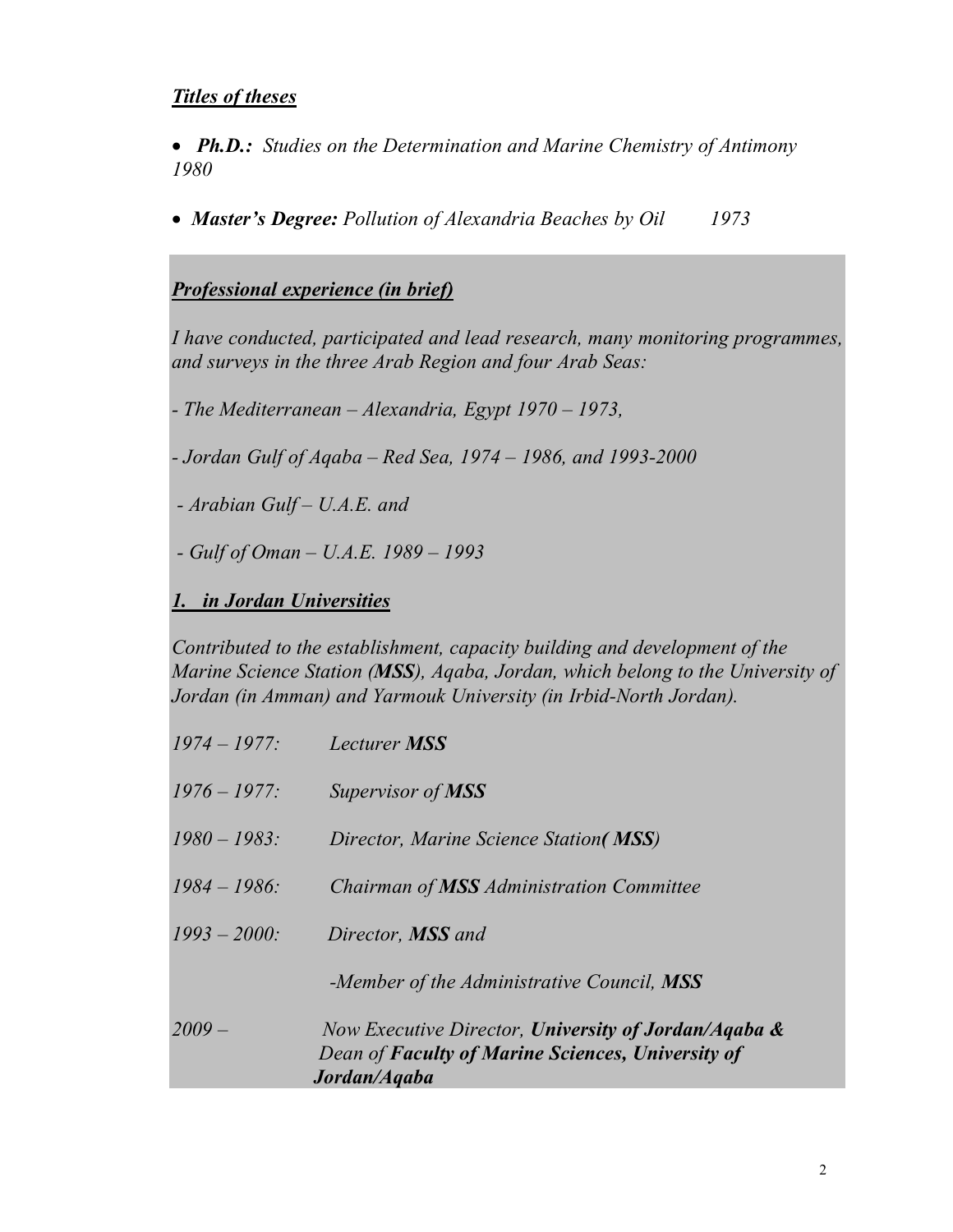- *- Manager of many national environmental monitoring programmes and other consultancy surveys and monitoring programmes in the Gulf of Aqaba, Red Sea.*
- *- National Coordinator and/or Scientific Manager of many international and regional scientific research and environmental monitoring programmes in the Gulf of Aqaba – Red Sea in cooperation with or support of the World Bank, EU, USAID, JEF and German Government.*
- *- Represented Jordan, Yarmouk University, University of Jordan and Marine Science Station in many official teams, delegates, conferences, workshops and seminars, and meetings at national, regional and international levels.*
- *- Contributed towards the efforts of the Government of Jordan, and Ministries, Marine Science Station, University of Jordan, Yarmouk University, Aqaba Region Authority, Aqaba Port Authority, Jordan Environment Society, Royal Society for Conservation of Nature and many other NGOs in education and public awareness and training programmes since 1974, through lectures, scientific paper presentation, slide shows, public environmental campaigns… etc.*
- *Worked as Research Assistant, Researcher, and University Staff,*

*- Participated in the teaching of many courses in environment at Yarmouk University.* 

# *2. in the United Arab Emirates:*

# *1989 – 1993: Desert and Marine Environment Research Center. United Arab Emirates University – Al Ain*

*- Contributed towards the establishment, equipping capacity buildup and research in environmental monitoring programmes of the newly established Desert and Marine Research Center, Marine Section. Lead and conducted research and environmental monitoring programmes in coastal waters of the*  U.A.E. in the Arabian Gulf and the Gulf of Oman and published many *scientific papers.*

# *3. in the Kingdom of Bahrain:*

*2000-2003: UNESCO – Cousteau Ecotechnie Chair of Environment and Sustainable Development. At the Deanship of Scientific Research, University of Bahrain.*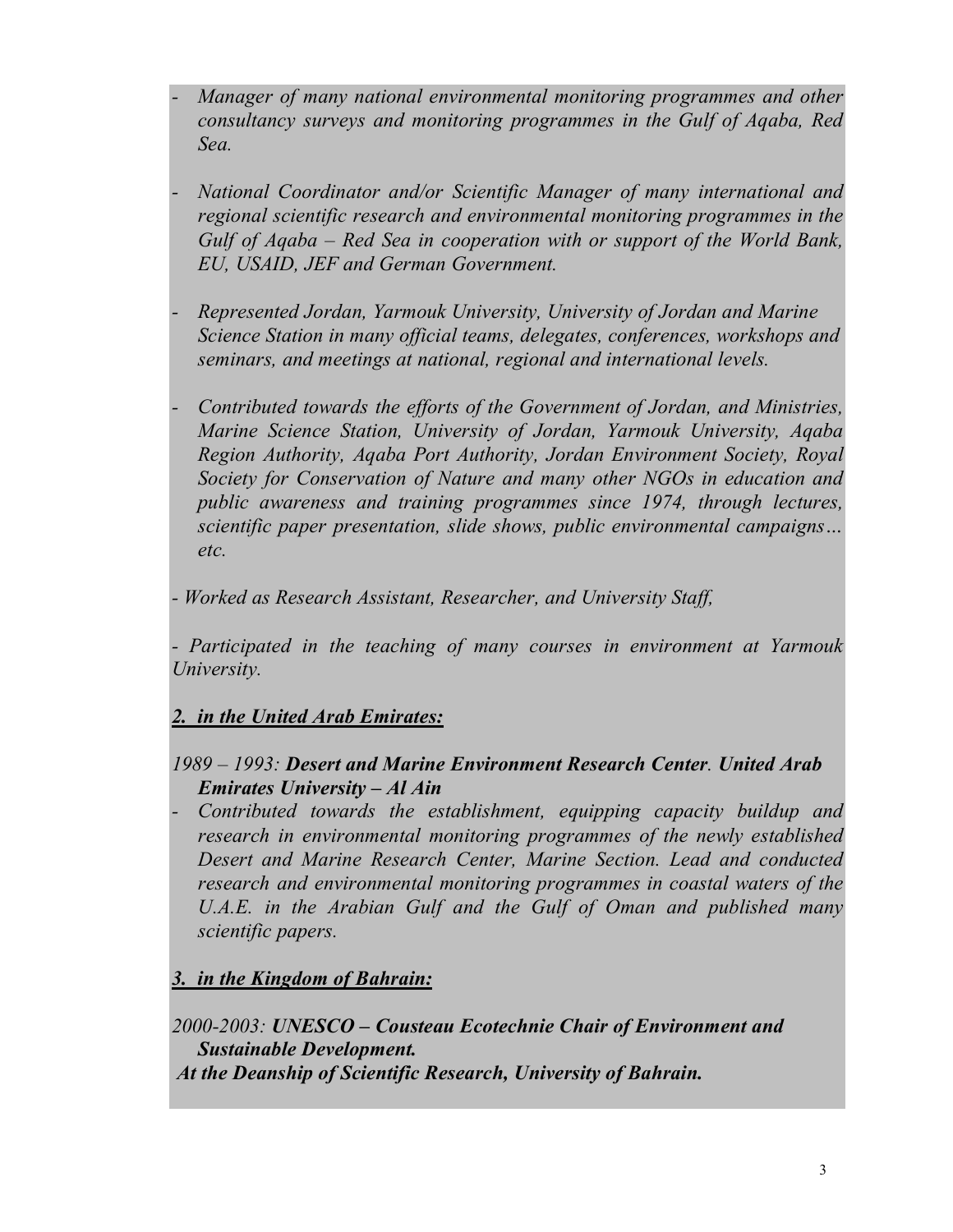- *Established a Master's Degree Programme in Environment and Sustainable Development open to all University students of all colleges at the University within the capacity buildup project for the Environment in cooperation and support of the UNDP and UNESCO-Cousteau Ecotechnie Programme of UNESCO.*
- *- Participated in many national, regional and international workshops, seminars, conferences and meetings and presented lectures, scientific papers and slide shows for various sectors.*
- *- Prepared many scientific reports and documents related to the environment of Bahrain and other Gulf States (GCC states).*
- *- Participated in and contributed to the efforts of development of the Deanship of Scientific Research, which included reviewing, amending and updating regulations, bylaws and instructions of the Deanship and the scientific research.*

### *Employment record:*

- *Employment record after Ph.D.*
	- *1980 1986 Assistant Professor University of Jordan, Amman, Jordan Marine Science Station*
	- *1980 1984 \* Director of the Marine Science Station*
	- 1984 1986 *\* Chairman Administration Committee of the Marine Science Station*
	- *1986 1989 Assistant Professor Yarmouk University, Irbid, Jordan Dept. of Earth and Environmental Sciences*
	- *1988(Sept.) Associate Professor Yarmouk University, Irbid, Jordan Dept. of Earth and Environmental Sciences*
	- *1989 1993 Associate Professor Desert and Marine Research Center, United Arab Emirates University, Al Ain, U.A.E*
	- *1993 1996Associate Professor Yarmouk University, Irbid, Jordan \* Director - Marine Science Station*
	- *1996 2000 Professor Yarmouk University, Irbid, Jordan \* Director - Marine Science Station*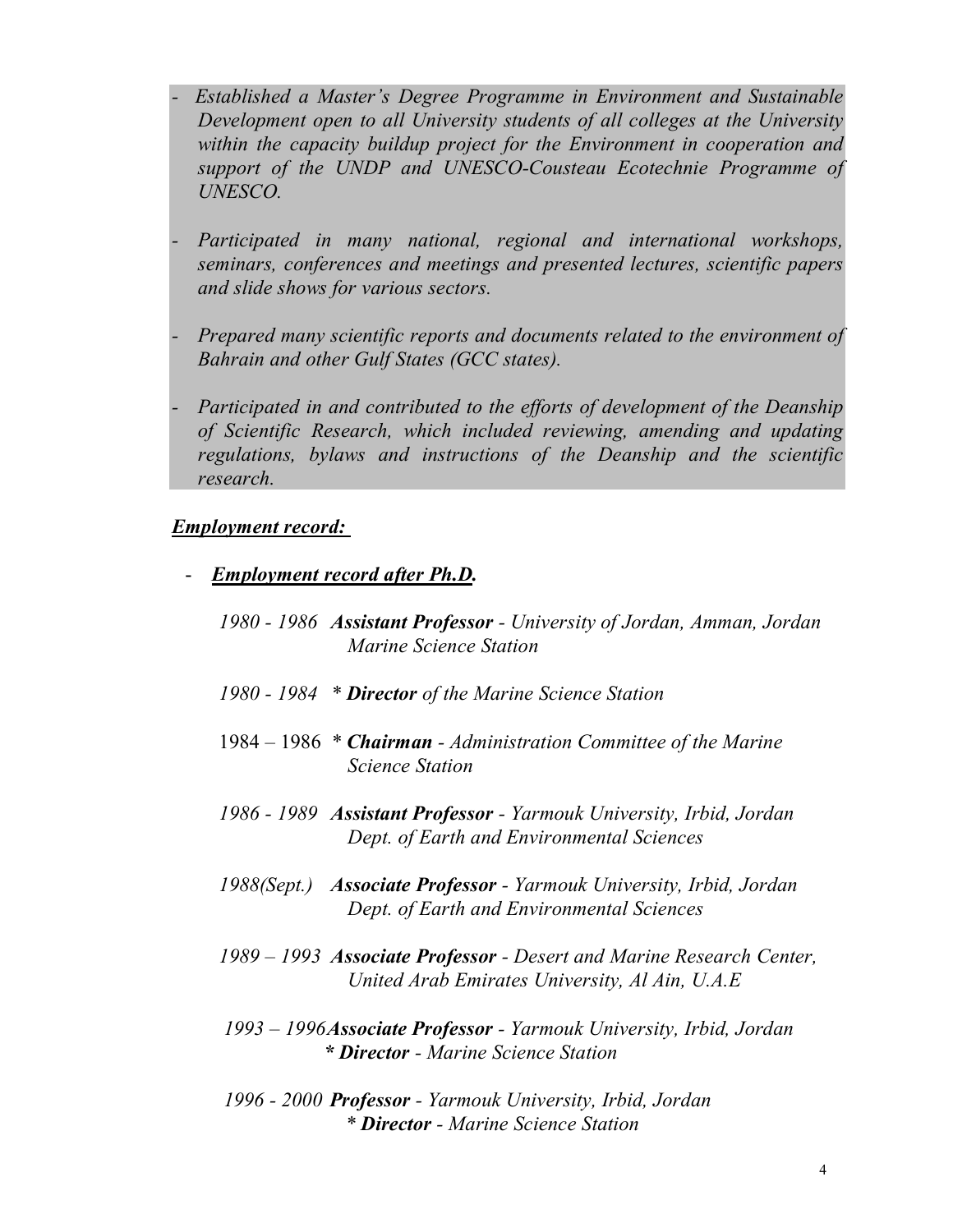- *2000 –2003 UNESCO-Cousteau Ecotechnie Chair in Environment and Sustainable Development, Deanship of Scientific Research, University of Bahrain, State of Bahrain*
- *2003 Now Professor Dept. of Earth and Environmental Sciences Yarmouk University, Irbid, Jordan*

 *2009 – Now Executive Director, University of Jordan/Aqaba & Dean of Faculty of Marine Sciences, University of Jordan/Aqaba* 

- *Employment record after Master's Degree*
	- *1974 –1977 Lecturer-University of Jordan, Amman, Jordan. Marine Science Station.Aqaba, Jordan.*
	- *1976 –1977 Supervisor -Marine Science Station.*
- *Employment record after B.Sc.*

*196 –1970 Teacher-Ministry of Education, Saudi Arabia.*

# *Teaching experience:*

- *Courses taught*
- *1. Environmental Problems in the Middle East Region (ES 680). Advanced course for M.Sc students, Yarmouk University, Since 2003.*
- *2. Special Topics in Environmental Sciences (ES 692). Advanced course for M.Sc students, Yarmouk University, Since 2003.*
- *3. Ecosystems of the Gulf of Aqaba (ES 615). Advanced course for M.Sc students, Yarmouk University, Since 2003.*
- *4. Environmental Systems I (ES 601). Advanced course for M.Sc students, Yarmouk University, Since 2003.*
- *5. Environmental Systems 2 (ES 602). Advanced course for M.Sc students, Yarmouk University. Since 2003.*
- *6. Environmental Impact Assessment (ES 658). Advanced course for M.Sc students, Yarmouk University, Since 2003.*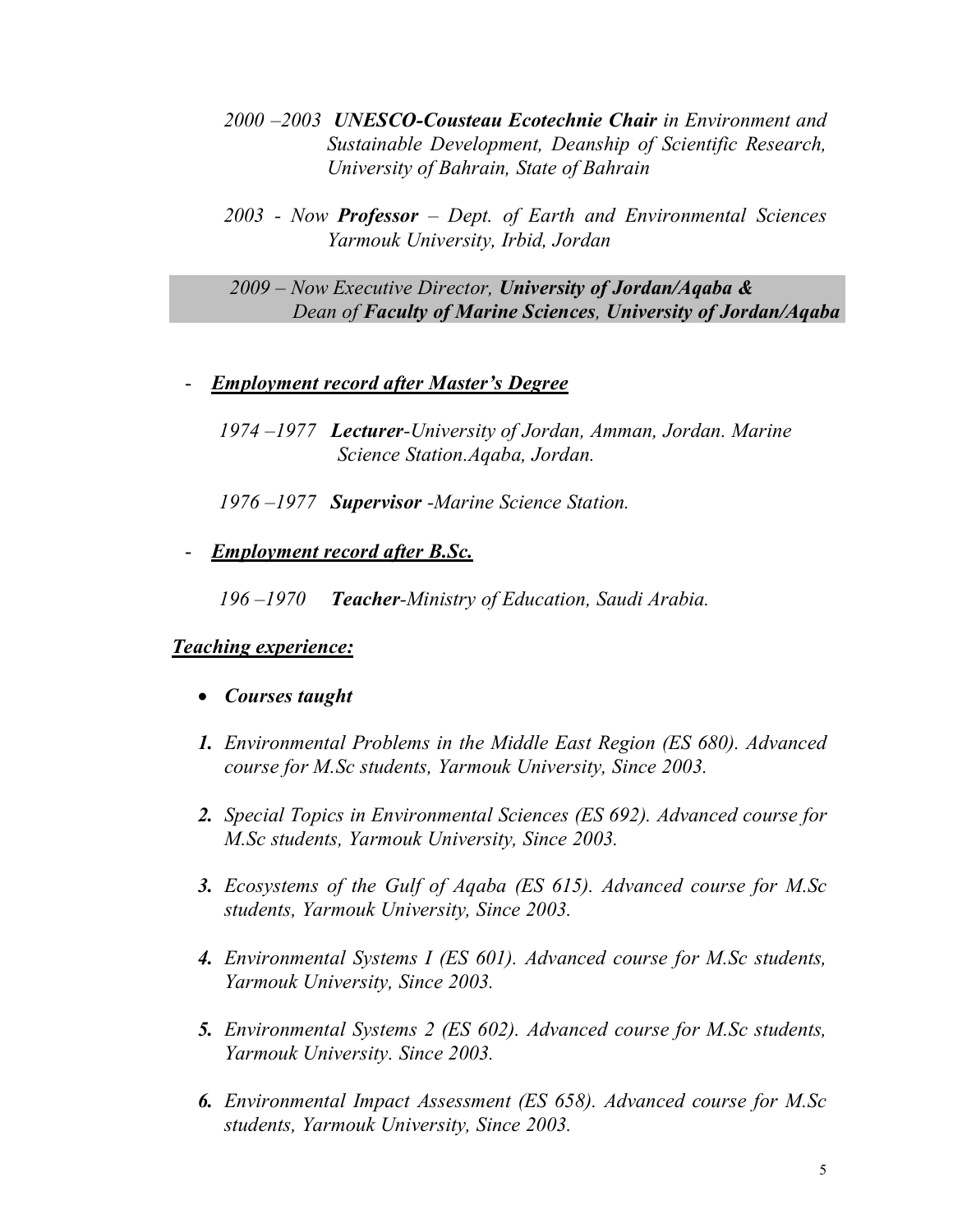- *7. Environmental Science 1 (ESD 501). Advanced course for M.Sc students, University of Bahrain. 2003.*
- *8. Environmental Science 1 (ESD 504). Advanced course for M.Sc students, University of Bahrain, 2003.*
- *9. Environmental Impact Assessment (EIA). Advanced course for M.Sc students - Yarmouk University, Since 2007/2008*
- *10.Chemical Oceanography and Pollution (Biology 575). Advanced course for M.Sc Students-Yarmouk University, 1983*
- *11. Chemical Oceanography and Pollution (Biology 575), Advanced course for M.Sc students - Yarmouk University, (1985)*
- *12.Environmental Pollution (Environment 261) Yarmouk University, (1986)*
- *13.Principles of Environmental Protection and Conservation of Nature (Env. 371) Yarmouk University, 1980 and 1986 - 1989.*
- *14.Man and Environment (Env. 321), Yarmouk University, 1986 -1989.*
- *15.Chemistry of Water (Geology, 576), Advanced course for M.Sc students-Yarmouk University, 1986 – 1989*
- *16.Environmental Science (ES. 102), Yarmouk University, 2008-2009*

### *Research interests:*

- *Environmental Management*
- *Coastal Area Management*
- *Environmental Pollution, particularly problems related to:*
	- *Sewage Pollution*
	- *Phosphate Pollution*
	- *Oil and Hydrocarbons Pollution*
	- *Trace elements (heavy metals) pollution*
	- *Industrial Pollution*

### *Grants and contracts*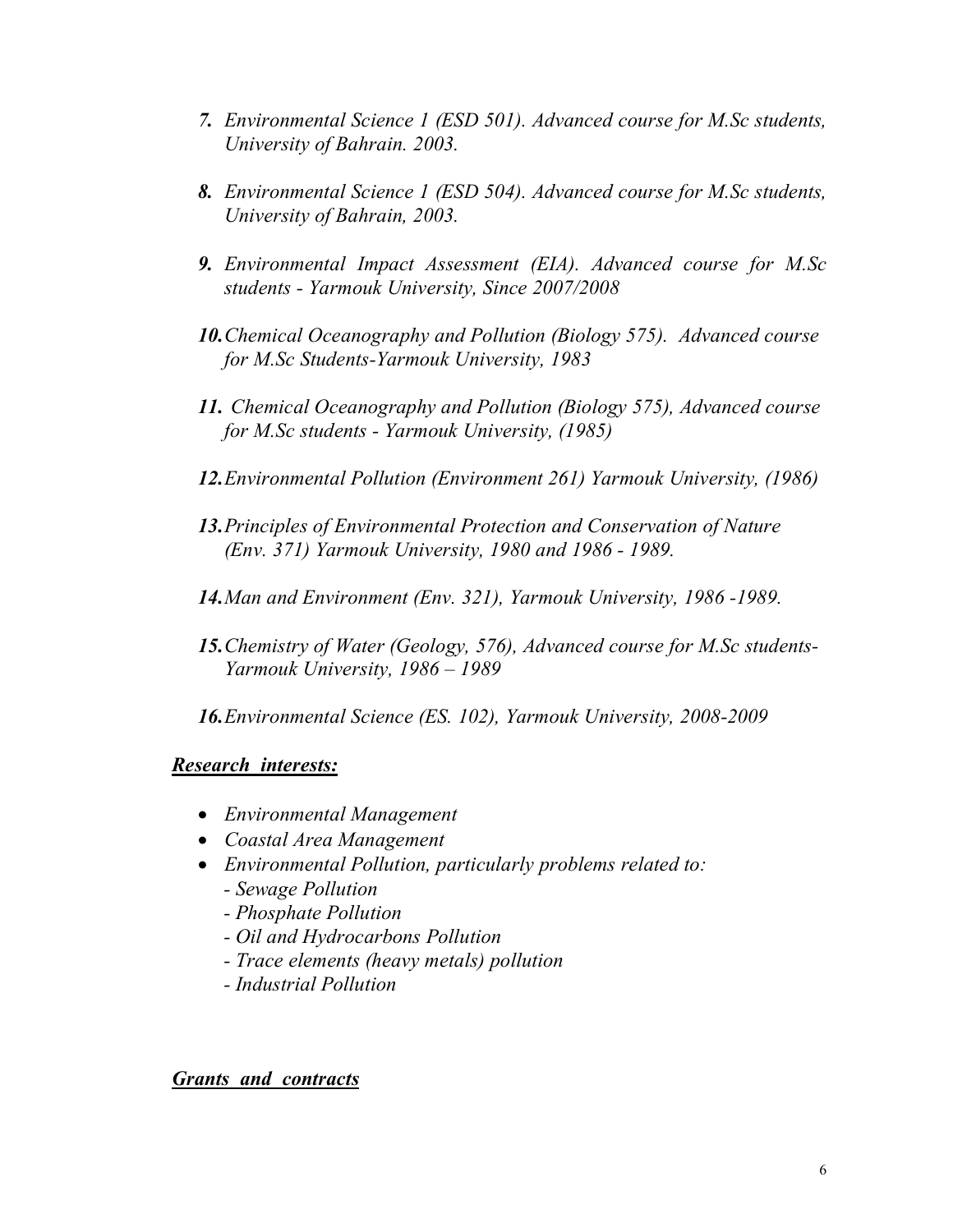*- Most research projects were financed by the Marine Science Station (University of Jordan - Yarmouk University).* 

*- Projects after 1989 were financed by The Desert and Marine Environment Research Center - United Arab Emirates University.* 

*- Projects before 1993 and 1997 were financed by Yarmouk University and Marine Science Station.* 

*- Additional projects between 1996 and 2000, were financed by international, national and local institutions e.g. : World Bank, GEF, USAID through NOAA and Middle East Regional Cooperation Program (MERC), Aqaba Region Authority, Phosphate Mines Company,-Industrial Complex- Aqaba, and private institutions.* 

*- Red Sea Program was financed by the Government of Germany, Ministry of Science and Education.*

# *Honours and awards*

*Al-Istiqlal Order-Third degree-Awarded by His Majesty Late King Hussein of Jordan (1995).*

# *Committees*

- $\bullet$  *International*
	- *1. Arab Association of Oceanography. Representative of Jordan, 1985 – 1994.*
	- *2. Arab Council for the Marine Environment ALECSO. Representative of Jordan, 1982.*
	- *3. German-Jordan Aqaba Project. National Coordinator of Jordan and Member of the Steering Committee, 1997 – 2000.*
	- *4. Red Sea Program (RSP II), Regional Scientific Project. National Coordinator and Member of the Steering Committee, 1999 – 2000.*
	- *5. Monitoring and Research Project Gulf of Aqaba. USAID NOAA-MERC*
	- *6. Project, Regional Scientific Project. National Scientific Coordinator of Jordan and Member of the Steering Committee, 1999-2000.*
	- *7. Monitoring of the Gulf of Aqaba Environment: World Bank. Global Environment Facility (GEF)- Aqaba Region, Authority (ARA). (GEF Project). Scientific*
	- *8. Manager of the Project. 1998 2000*
	- *9. Member of the Executive Council, Inter-Islamic Science and Technology Network on Oceanography (INOC), Izmir, Turkey, 1994 – 2000.*
- 0 *National*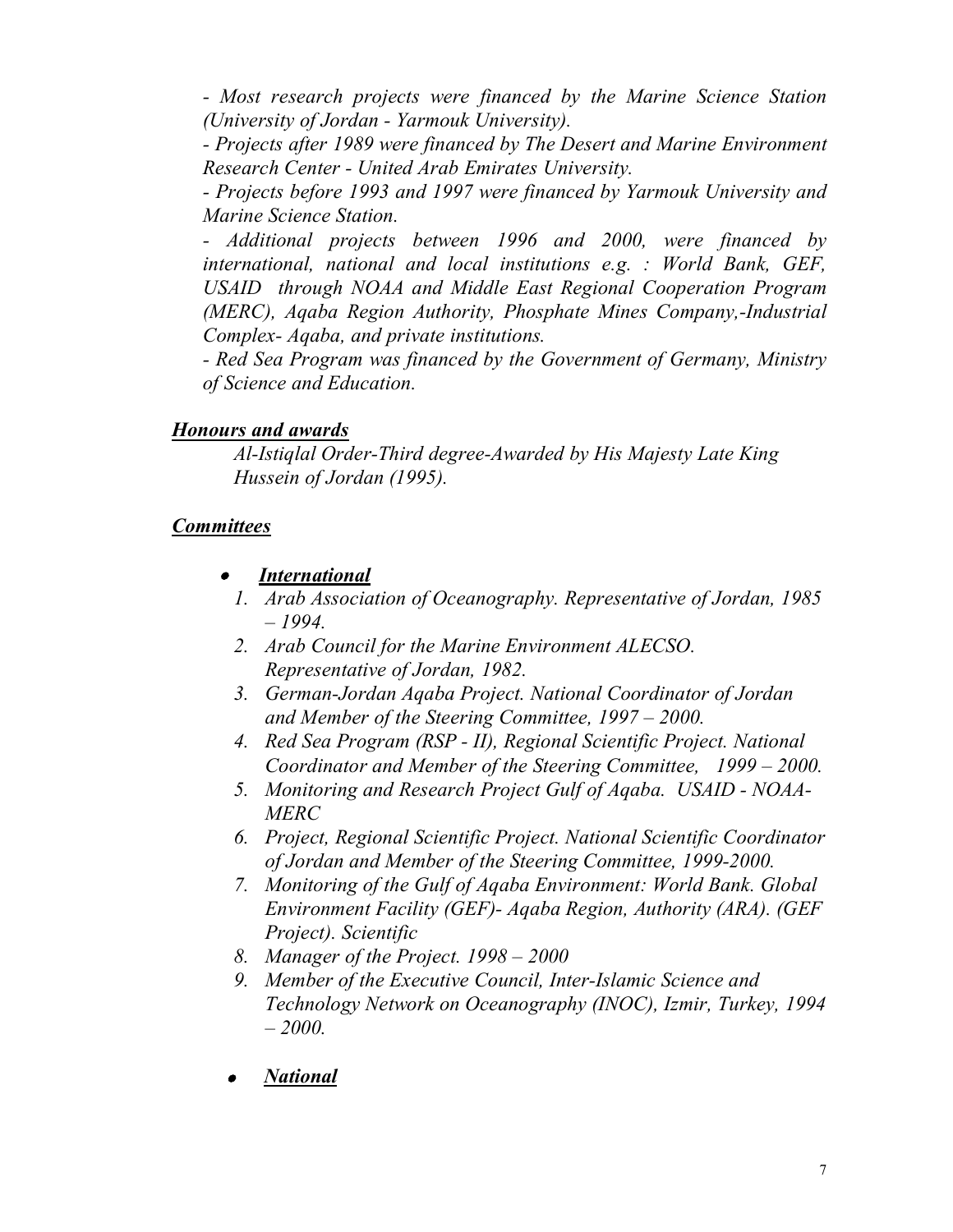- *1. Expert/Consultant on Marine Environment, Jordan Delegates for the Peace Negotiation between Jordan and Israel, 1994.*
- *2. Member of the Environment Committee, Jordan Government, for the Implementation of the Peace Treaty between Jordan and Israel, 1994.*
- *3. Member of a Jordanian Official Team, Tri-lateral level, visit to the National Parks in the US, 1994-1995.*
- *4. Member of the Biodiversity Committee representing Jordan. Biodiversity in the Rift Valley. Tri-lateral level. Higher Council for Science and Technology, 1995.*
- *5. Member of the Marine Peace Park Sub-Committee. Aqaba Region Authority. Jordan, 1995.*
- *6. Aqaba Committee The Royal Society for the Conservation of Nature. Since 1982*
- *7. Jordanian Biologists Society.*
- *8. Phosphate Committee- University of Jordan.*
- *9. Aqaba South Coast Committee Ministry of Municipal, Rural and Environmental Affairs (1983).*
- *10.Jordan Environment Society.*
- *11.National (IOC) Committee (Jordan)*

#### . *Universities:*

# *– University of Jordan & Yarmouk University*

- *1. Council of Marine Science Station Aqaba, 1981 1986*
- *2. Committee of the Environment 1987 1989*
- *3. Council of Scientific Research Deanship of Research and Graduate Studies,1988-1989*
- *4. Council of the Marine Science Station Aqaba, 1993 2000*
- *5. Committee of Higher Studies- Dept Earth and Environmental Sciences, Yarmouk University. 2003-2008.*

# *- University of Bahrain 2000 – 2003*

*1. Steering Committee for UNDP-UNESCO – University of Bahrain Project of Capacity Building of Environment Research Center. (Member), 2000 – 2002.*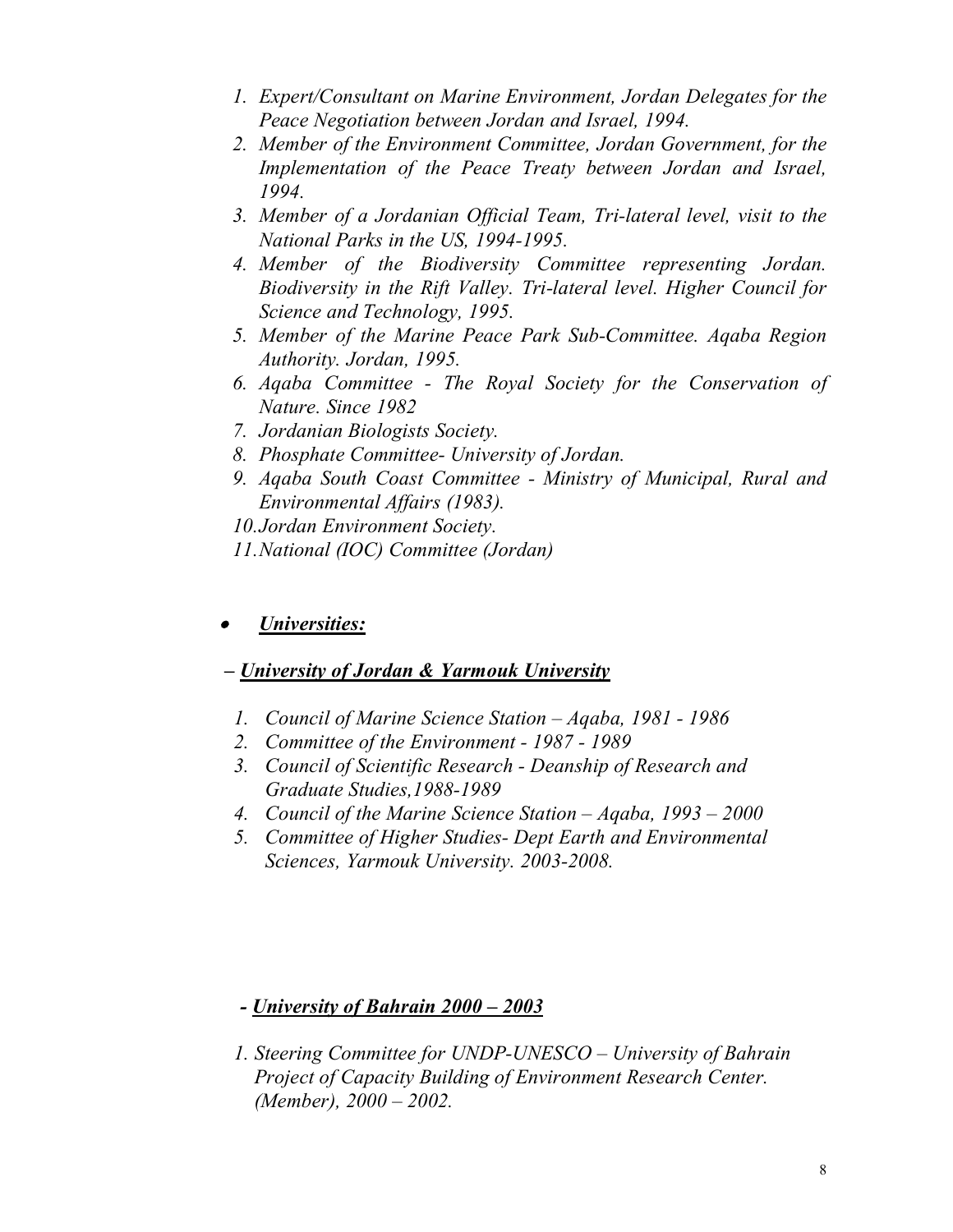- *2. Committee for Reviewing the Master's Degree Programme in Environment and Sustainable Development (Chairman), 2000 – 2002.*
- *3. Administrative Committee of the Master's Degree Programme in Environmental and Sustainable Development (Programme Coordinator), 2002 – 2003.*

# *Membership of scientific Committees and professional societies:*

- *Member of the Jordan National Intergovernmental Oceanographic Commission (IOC) Committee.*
- *Member of the World Innovation Foundation, U.K.*
- *Member of the National Committee/Environment Sector. National Information Centre, Higher Council for Science and Technology. Amman- Jordan. Since 2004.*
- *Member of the Jordanian Biologists Society of Jordan, Amman, Jordan.*
- *Member of the Arab Society of Oceanography. (1986 1994).*
- *Member of the Royal Society for the Conservation of Nature (RSCN).*
- *Member of the Jordan Environment Society*
- *Member of the National Scientific Supervision Committee for Editing of Scientific Educational Books. Ministry of Education. Amman-Jordan (Since 2005)*

# *Membership of editorial board of scientific journals*

- *Journal of the Association of Arab Universities for Basic and Applied Sciences. Refereed Journal, Published by the College of Science, University of Bahrain. Kingdom of Bahrain.*
- *International Journal of Applied Environmental Sciences. Research India Publications. India*
- *Jordan Journal of Earth and Environmental Sciences. Higher Scientific Committee, Ministry of Higher Education and Scientific Research and the Hashemite University. Amman - Jordan*

# *Professional and scientific meetings*

*1981 Seminar on Prevention of Marine Pollution, 10 -12 December 1981. Inter - Governmental Maritime Consultative Organization (IMO) and The Arab Shipping Federation, Baghdad, Iraq. Held in Amman, Jordan.*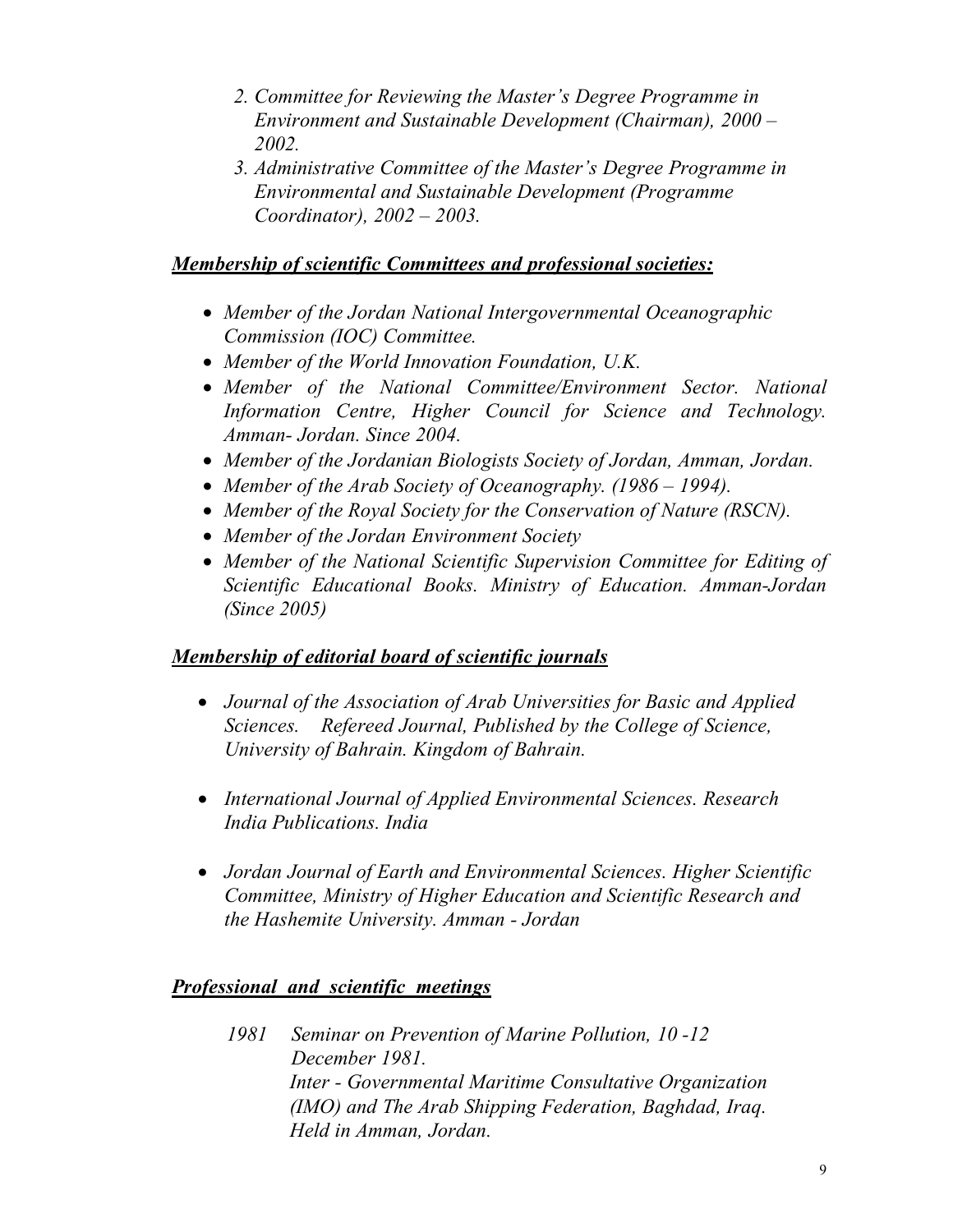- *1982 Conference on "Man and the Ocean Resources and Development. "Ocean Projects", 12 -14 May, 1982. Tunisia.*
- *1983 The Indian Scientific Congress, Seventieth Session, 3-8 January 1983, Sri Venkatewara University, Tirupati, India.*
- *1985 UNESCO Meeting on Development of Marine Sciences in Arab Universities. The Preparatory Committed, Held in Alexandria University, 24 - 27 June, 1985 Alexandria, Egypt.*
- *1985 Meeting of Experts on Development of Marine Sciences in Arab Universities, UNESCO, 1 - 5 December 1985. Marine Science Station, Aqaba, Jordan. UNESCO Report on Marine Sciences No. 39*
	- *\* Rapporteur.*
	- *\* Paper: Abu-Hilal, A.H. (1985). "Present Situation of Marine Sciences in Arab Universities" (in Arabic).*
- *1985 The Scientific Conference of Oceanography Departments in Arab Universities, 5 - 7 December, 1985. Marine Science Station - The Union of Arab Universities. Held in Marine Science Station, Aqaba, Jordan.*
	- *\* Chaired a Session*
	- *\* Paper: Abu-Hilal, A.H. (1985). "Distribution and forms of sedimentary phosphorus near a phosphate- polluted coral reef area in the Jordan Gulf of Aqaba, Red Sea".*
- *1986 University Meeting on "Planning for Scientific Research Programmes in the Marine Science Station, 10-12 December, 1986. Marine Science Station, Aqaba, Jordan.*
- *1987 The Environmental Education Workshop-UNESCO-Yarmouk University, 10-15 October 1987. Yarmouk University, Irbid, Jordan.*
	- *\* Paper: Abu-Hilal, A.H. (1987). "Major environmental problems - the water pollution. (In Arabic).*
- *1988 Environmental Education Workshop "Inclusion of*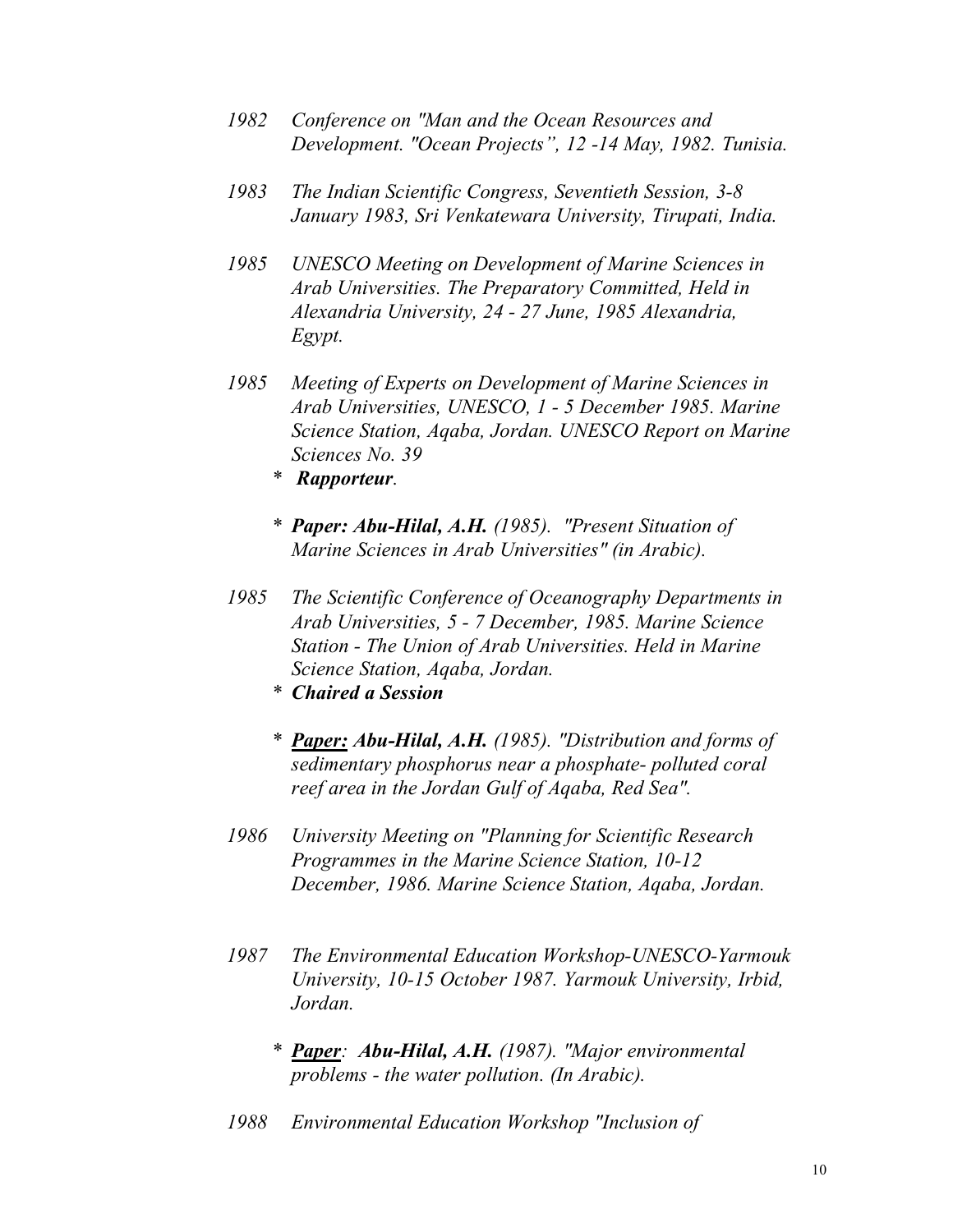*Environmental Aspects in Teaching Courses for School Students- Ministry of Education, 1988. Yarmouk University, Irbid – Jordan.*

- *\* Paper: Abu-Hilal, A.H. (1988). "Effects of environmental pollution on human health (in Arabic).*
- *1991 The Ecological and Social Systems in the countries of the Gulf Cooperation Council. Faculty of Arts, United Arab Emirates University, 10 -12 March 1990. Al- Ain-UAE.*
	- *\* Paper: Abu-Hilal, A.H. (1991). "Effect of pollution sources on levels and distribution of nutrients and other pollution indicators in Dubai and Abu Dhabi Creeks (United Arab Emirates).*
- *1991 Symposium / Workshop on Marine Chemistry in the Arab Region. Suez, Egypt, UNESCO-National Institute of Oceanography and Fisheries (NIOF. 20-23 April, 1990. Suez, Egypt.*

*.*

- *\* Paper: Abu-Hilal, A.H. (1991). "Observations on the status of the creek waters of the United Arab Emirates: 1 - Nutrients.*
- *1994 Expert/Consultant on Marine Environment, Jordan Delegates for the Peace Negotiation Between Jordan and Israel.*
- *1994 Member of the Environment Committee, Jordan Government, for the Implementation of the Peace Treaty Between Jordan and Israel.*
- *1994 / Member of a Jordanian Official Team, Tri-lateral level, visit 1995 to the National Parks in the US.*
- *1995 Member of the Biodiversity Committee representing Jordan. Biodiversity in the Rift Valley. Tri-lateral level. Higher Council for Science and Technology.*
- *1995 Member of the Marine Peace Park Sub-Committee. Aqaba Region Authority. Jordan.*
- *1995 Member of the Jordan National Intergovernmental*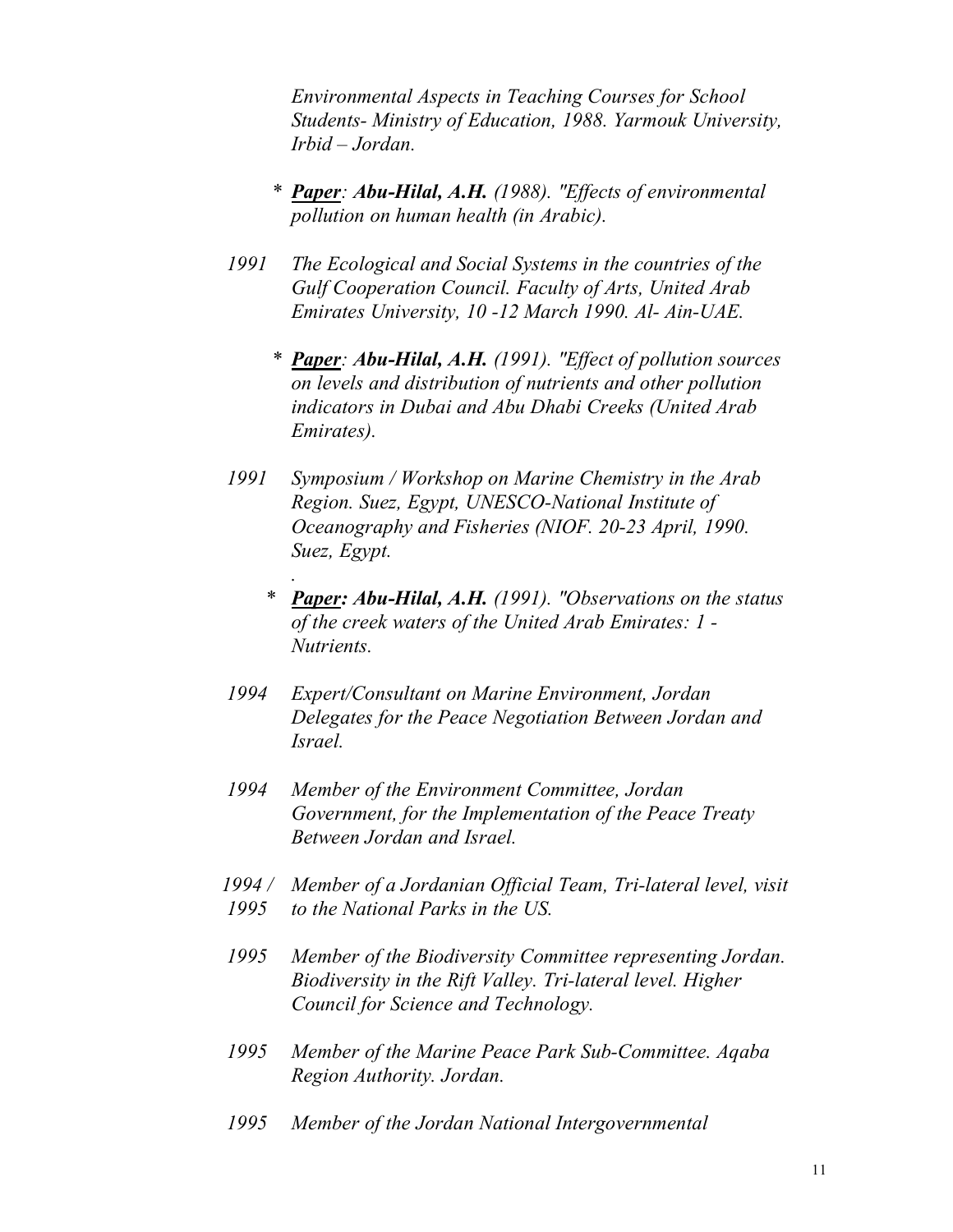*Oceanographic Commission (IOC) Committee.*

*1995 Workshop on Impact of War on Development and Environment. Jordan Environment Society and Fredrich Nauman Corporation May 24, 1995.*

> *Presentation: Abu-Hilal, A.H. (1995). Impact of the Gulf War on development and environment.*

- *1995 Workshop on Oceanographic Inputs to Integrated Coastal Zone Management in the Red Sea and Gulf of Aden. IOC/UNEP/ PERSGA/ACOPS. Jeddah, Saudi Arabia, October 8, 1995.*
	- *\* Paper: Abu-Hilal, A.H. (1995)."The Problem of phosphate pollution in the northern Gulf of Aqaba".*
- *1995 "Sea to Sea" Regional Conference on Sustainable Use of Marine Resources of the Red Sea and Gulf of Aden and the ROPME Sea Area. Programme for the Environment of the Red Sea and Gulf of Aden (PERSGA). Regional Organization for the Protection of the Marine Environment (ROPME). ACOPS, UNEP, UNDP (Saudi Arabia). October 9-12, 1995.*
- *1995 Workshop on Environmental Education and Case Studies. Jordan Environment Society and Fredrich Nauman Corporation. Nov. 19-23, 1995.*
- *1995 Regional Seminar on Integrated Coastal Zone Management in the Middle East. Aqaba, Jordan, October 21-24. Ministry of Water and Irrigation of the H.K. Jordan, The Jordan Environment Society and Economic Development Institute: Environ. Dept. and the Middle East and North Africa Technical Departments, Environment Division of the World Bank. Aqaba, Jordan, October 21 -24.*
- *1996 Member of the Jordan- French, Joint Committee. July 4, 1996.*
- *1996 Scientific Steering Committee of Red Sea Program. RSP Meeting. Taba- Egypt. July 15-16, 1996. Represent Jordan.*
- *1996 Workshop on Environmental Education. Jordan Environment Society and Fredrich Nauman Corporation. Main-Jordan,*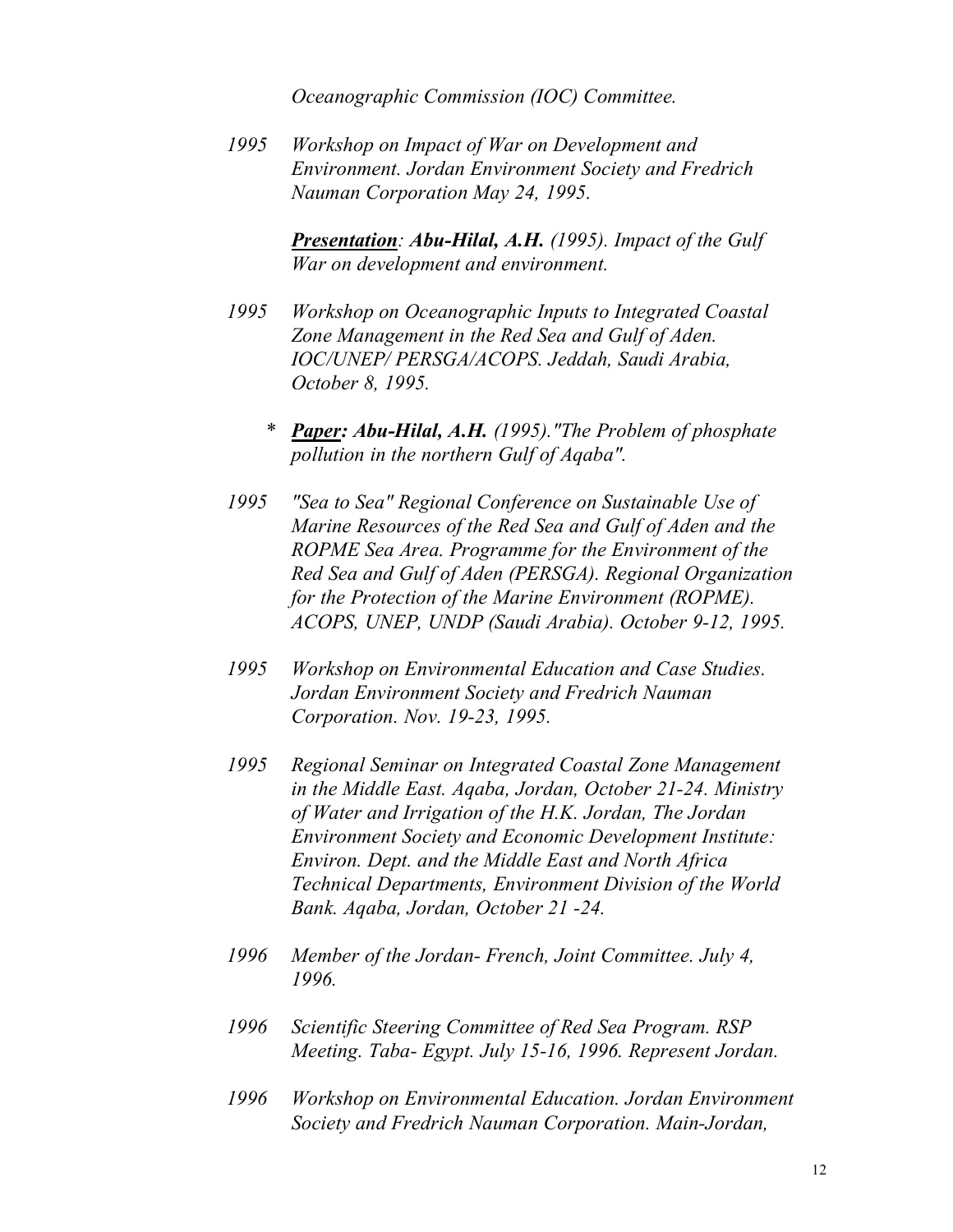*December, 3-6,1996. Presentation: Abu-Hilal, A.H. (1996). The marine environment: facts and figures.*

- *1996 1996 Special Conference: Twenty-Five Years Research in the Gulf of Aqaba - Essen University Germany. June 1996. Represented the Marine Science Station - Jordan.*
- *1997 Jordan National Specialized Committee on Designing Pollution Monitoring System for Jordan. The Higher Council for Science and Technology- Amman -Jordan, July, 1997.*
- *1997 National Committee for Putting Environmental Standards. The Higher Council for Science and Technology. Amman-Jordan April 27, 1997.*
- *1997 Member of the Executive Council, Inter-Islamic Science and Technology Network on Oceanography (INOC), Izmir, Turkey. Since 1994.*
- *1997 Fourth General Body Meeting of INOC Izmir Turkey,*
- *1997 Fifth General Body Meeting of INOC, Izmir-Turkey, October 223-29, 1997.*
- *1998 Member of the Protection of Marine Environment Act Drafting Committee.*
- *1999 Proceedings; Conference on "The 1999 Maritime Safety Coloquim. Pendragon Applied Research", Lawrencetown, Nova Scotia, Canada, Aqaba-Jordan, November 1999.*
	- *\* Paper: Abu-Hilal, A.H. (2000). Environmental issues in the Gulf of Aqaba. Jordan perspective. Topic 12, 1-8.*
- *2000 Sixth General Body Meeting of INOC, Izmir, Turkey, July 2000*
- *2000 Workshop MED 2000. Education, Research and Technology for Fisheries and Aquaculture in the Eastern and Southern Mediterranean. Organized by: INOC-IMST-IDB. Izmir, Turkey 4-6 July, 2000. Institute of Marine Science and Technology. Izmir – Turkey.*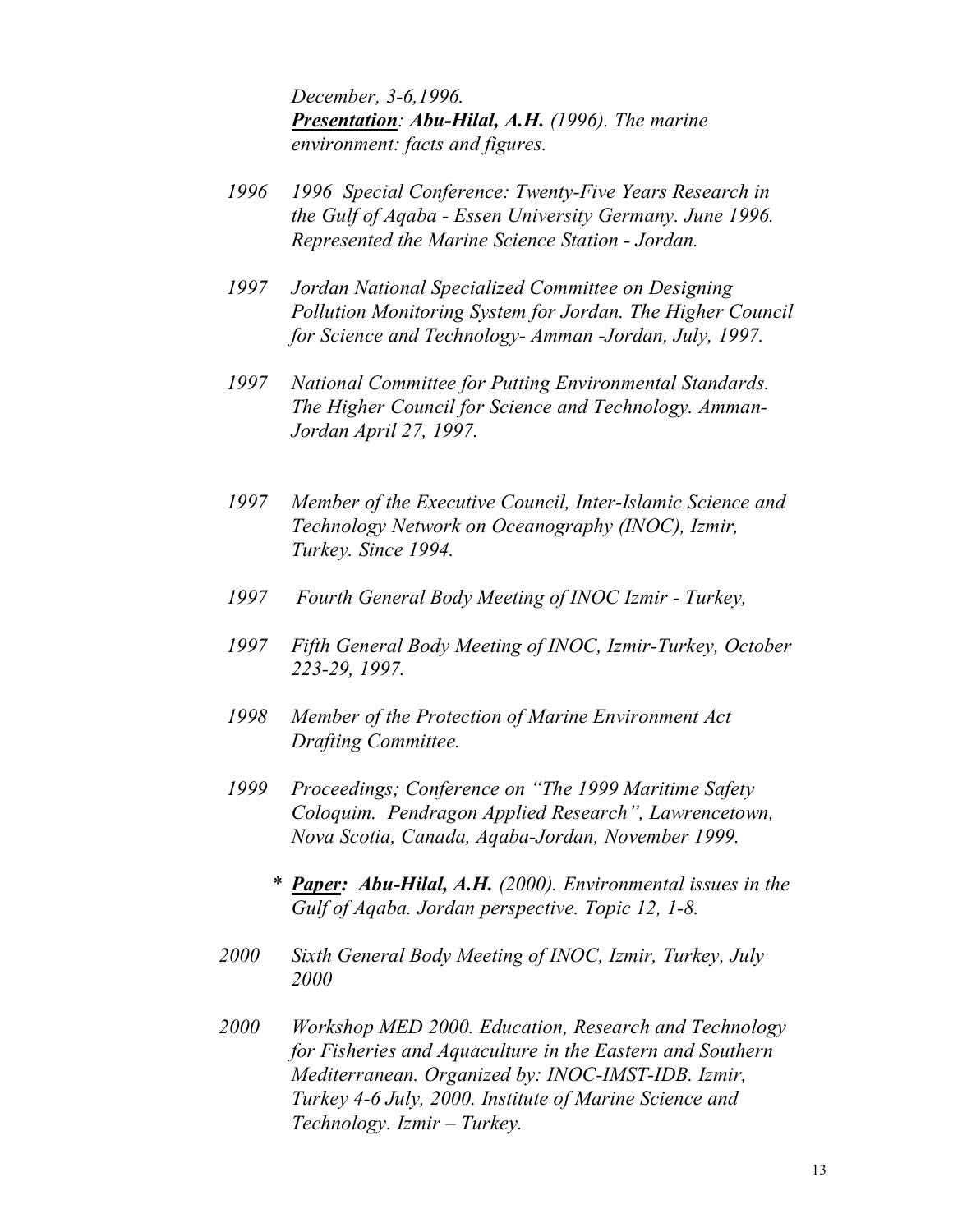- *\* Paper: (Abstract). Abu-Hilal, A.H. and Zibdeh, M. (2000). Marine science research, teaching and training at Marine Science Station (University of Jordan and Yarmouk University).*
- *2000 28th Pacem in Maribus Conference and Workshop on "Subtropical to tropical seas, with particular consideration for the needs of developing countries". 3-6 December 2000, BLG Consult. Hamburg, Germany.*
	- *\* Paper: Abu-Hilal, A.H. (2000). Hot issues for coastal zone management in the Middle East.*
- *2001 3 rd Workshop of the Arab Regional Ecotechnie Network (AREN). "Education for Sustainable Development" Rabat, April 21 – 25, 2001. Organized by the Faculty of Education Science, UNESCO Cairo Office, UNESCO Rabat Office, The UNESCO-Natural Gas Chair on Sustainable Development, Faculty of Arts and Human Sciences, Univ. Mohamed, V, Souissi, Rabat and Dept. of Environ., Ministry of Land Management and Urbanization. Rabat, Morocco.*
	- *\* Paper: Abu-Hilal, A.H. (2001). Master's degree programme in environment and sustainable development at the University of Bahrain.*
	- *\* Paper: Abu-Hilal, A.H. and Abbas, J.A. (2001). Education and research for the promotion and application of the concept of environment and sustainable development in Bahrain: The University of Bahrain approach.*
- *2001 Seminar on "Our Marine Environment is a Renewable Natural Resource". Third National Day of Bahrain, on the Protection of Wildlife. 27th February 2001.*
	- *\* Paper: Abu-Hilal, A.H. (2001). Solid waste in the marine environment is an international problem – with special reference to the Arabian Gulf region.*
- *2001 Seminar on "The State of Tourism in Bahrain and Future Prospects". Department of Information, Tourism and Arts, University of Bahrain, 6-7 January 2001, Manama, Bahrain.*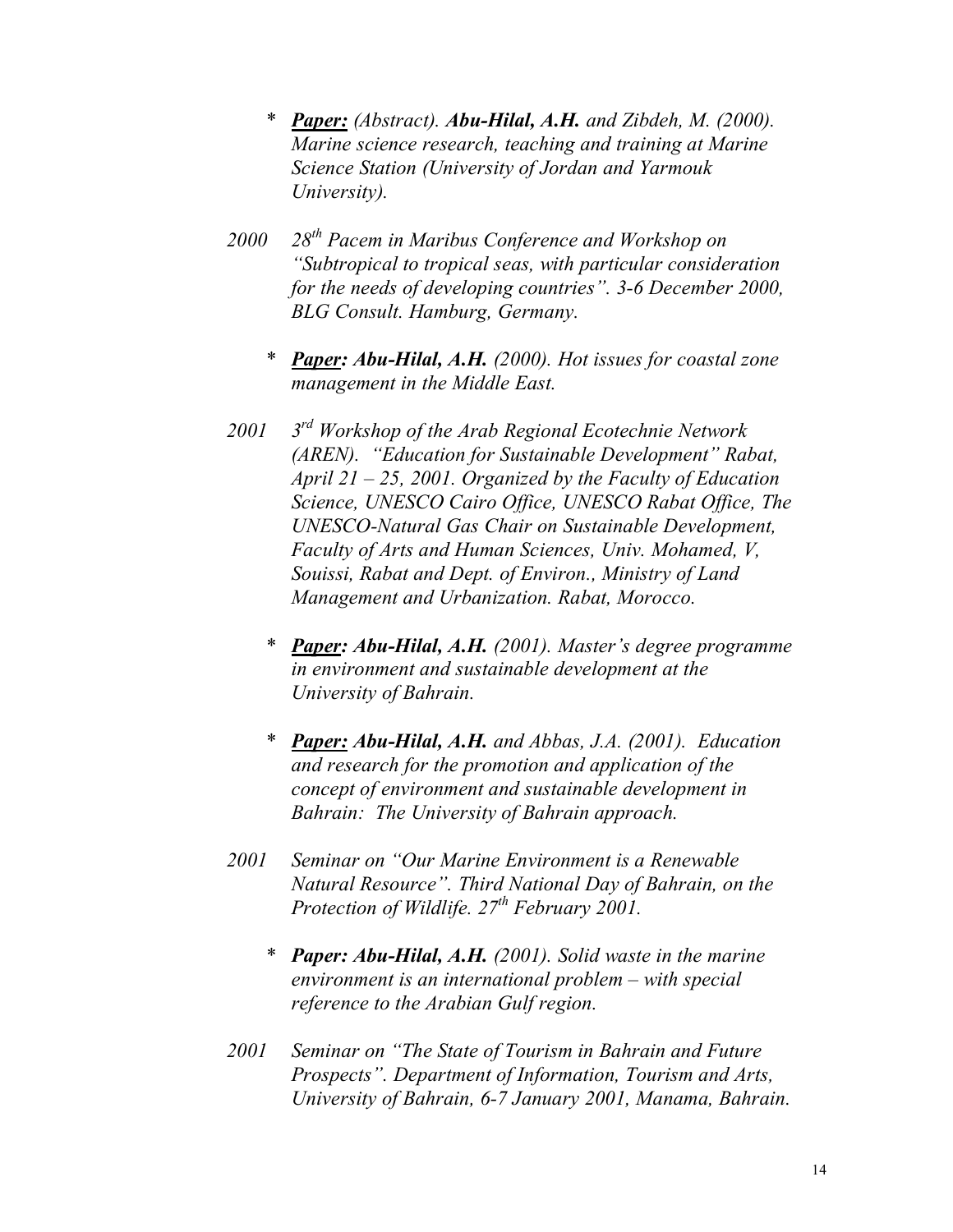- *\* Paper: Abu-Hilal, A.H. (2001). Impact of tourism on society and the environment – with special reference to marine environment*
- *2001 Scientific Committee on Problems of the Environment (SCOPE) of the International Council for Science – ICSU XIth General Assembly and Scientific Symposia. SCOPE, Center for Tropical Marine Ecology (ZMT), Bremen, DFG and Bremen University. Bremen - Germany, 24 – 28 September 2001.*
- *2002 The First Quest Conference: Quest 2002 for the Middle East and North Africa (Qatar United for the Environment, Science and Tehcnology. Expoline, The Supreme Council for the Environment and Natural Reserves, and UNESCO, Doha – Qatar. 27 – 30 January 2002.*
	- *\* Paper: Abu-Hilal, A.H. (2002). A New higher educational programme in environment and sustainable development at the University of Bahrain suitable for students of the GCC countries.*
- *2002 International Ecotechnie Chairs Workshop, UNESCO-Cousteau Ecotechnie Programme (UCEP). UNESCO headquarters, Paris, France, 25 – 27 March 2002.*
	- *\* Paper : Abu-Hilal, A.H. (2002). The Master's degree programme in environment and sustainable development at the University of Bahrain.*
- *2002 International Symposium on Science and Technology: A New Vision for Bahrain, Ministry of Education, The Kingdom of Bahrain and UNESCO. Bahrain 20 – 22 April 2002.*
- *2003 Planning Meeting on the Development of a UNEP Module for the Assessment of the Coastal and Marine Environment. Nairobi, Kenya, 19-21 November 2003.*
- *2004 UNEP Workshop on Integrated coastal Management: Control of Pollution from Land Based activities. 5-7 April, 2004, Amman, Jordan.*

*Paper: Abu-Hilal, A.H. (2004). Concept, approaches and principles of integrated coastal area management with*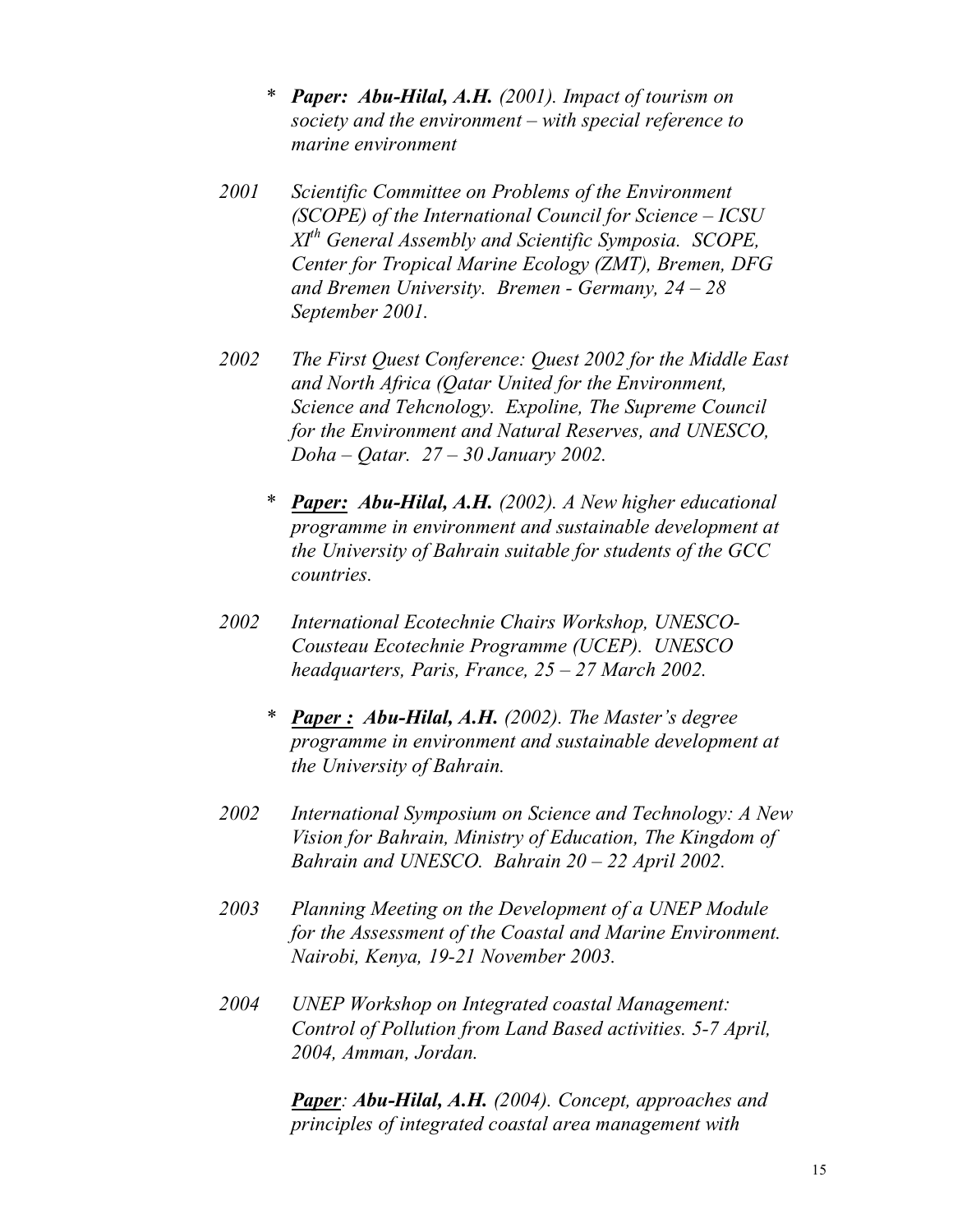*special reference to land-based sources of pollution. Paper: Abu-Hilal, A.H. (2004).Hot issues for coastal zone* 

*2004 management in the Arab countries Jordan Third Environmental Conference on Resources, Environment, and Sustainable Development. Yarmuok University in Association with Jordan Geologists Association and Ministry of Water and Irrigation. 14-15 December, 2004, Irbid, Jordan.*

*Paper: Abu-Hilal, A.H. (2005). Recent trends in environmental education.*

*2005*

*2005 Regional Training Course on Beach Water, Pools, Water Quality Guidelines and Surveillance. WHO, CEHA Office. Amman, Jordan, 20-21 June 2005.*

*2005 Youth and Environment Workshop. Al Ahliyya Amman University. Amman, Jordan, 13 July 2005.*

> *Youth and Environment Conference/ A Sector in the National Strategy for Youth (Jordan). Al Ahliyya Amman University in Cooperation with the Higher Council for Youth. . Amman, Jordan, 22 December 2005.*

*2006 Paper in Arabic: Abu-Hilal, A.H. (2005). The concept of environment and sustainable development* 

> *Conference on the Importance of Scientific Research for The Private and Public Sectors and Increase of their Productivity. Deanship of Scientific Research and Higher Studies, Yarmouk University, Irbid, Jordan, 30 May 2006.*

*2007 Paper: Abu-Hilal, A.H. (2007). Environmental education and research for sustainable development.*

> *International Conference on Rapid Urbanization and Land Use Conflicts in Coastal Cities. Marine Science Station (University of Jordan and Yarmouk University), Aqaba,*

*2008 Jordan and Inter Islamic Science and Technology Network on Oceanography, Izmir, Turkey. Aqaba, Jordan 30 0ctober-01November 2007.*

> **Paper**: *Abu-Hilal, A.H. (2007*). *Contributions of scientific workshops to the issue of coastal zone management in the*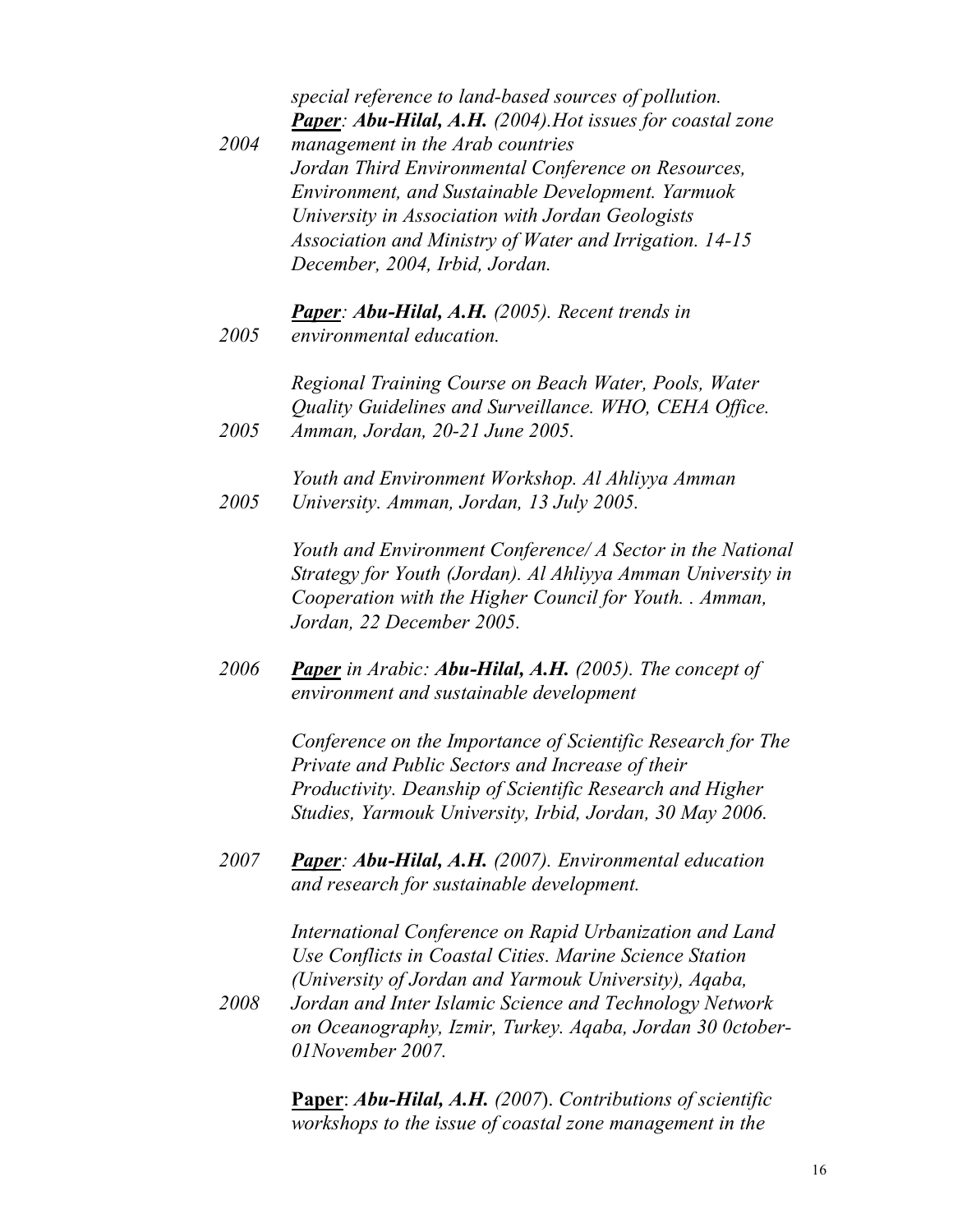- *2008 Middle East countries.*
- *2008 Seminar "Scientific Research and Society". The Deanship of Scientific Research, Yarmouk University, Irbid- Jordan. April 2008.*

*Presentation: Abu-Hilal, A.H. (2008). Role of scientific research in understanding and solving environmental problems facing the society* 

*Middle Eastern Biodiversity Congress. Middle Eastern Biodiversity Network. Aqaba, Jordan, 20-23 0ctober2008.*

*Keynote presentation: Abu-Hilal, A.H. (2008). Jordan efforts to protect and manage the marine environment and biodiversity in the Gulf of Aqaba.*

# *Master's theses supervision:*

- *1. Sources, Characteristics and Environmental Impact of Sand for Beach Nourishment along the Jordanians Shores of the Gulf of Aqaba. Entisar Al-Hihi.*
- *2. Algae and Seagrass as Bioindicators for Trace Metals Pollution along the Jordanian Coasts of the Gulf of Aqaba. Yousef Abu-Kharma.*
- *3. Zooplankton as Possible Bioindicator of Trace Metals in the Gulf of Aqaba, Red Sea. Jamal Bani-Fawaz.*
- *4. Metal Contents of Recent and Fossil Corals: First Record from the Jordan Gulf of Aqaba Red Sea. Rashid Nazzal AL-Shloul.*
- *5. Sea Urchin Diadem setosum as a Possible Bioindicator for Trace Metal Pollution in the Gulf of Aqaba, Red Sea. Mohammad Tawaha.*
- *6. Zooplankton and Chlorophyll a Relation to other Environmental Pollution Parameters in Gulf of Aqaba and King Talal Dam, Jordan. Rai'd Issa Jawasreh.*
- *7. Nutrients and Selected Heavy Metals in Water, Suspended Matter, and Sediments of King Talal Dam. Mahmoud Abu Al-Haija.*
- *8. Heavy Metals in Gastropods from the Intertidal Zone along the Jordanian Coast of the Gulf of Aqaba. Ahmad Hamdan Al-Qatamin.*
- *9. Transportation and Accumulation of Raw Phosphate Dust Particles in Coastal Water Around a Phosphate Loading Berth on the Gulf of Aqaba-Red Sea. Mabrouk Mohammed Al-Rawajfeh.*
- **10.***Dissolution of Jordanian Raw Phosphate (Apatite) in Sea Water of the Gulf of Aqaba Under the Effect of Different Values of Temperature, pH and Reduced Sedimentary Environment. Ayman Hamdan Jammal***.**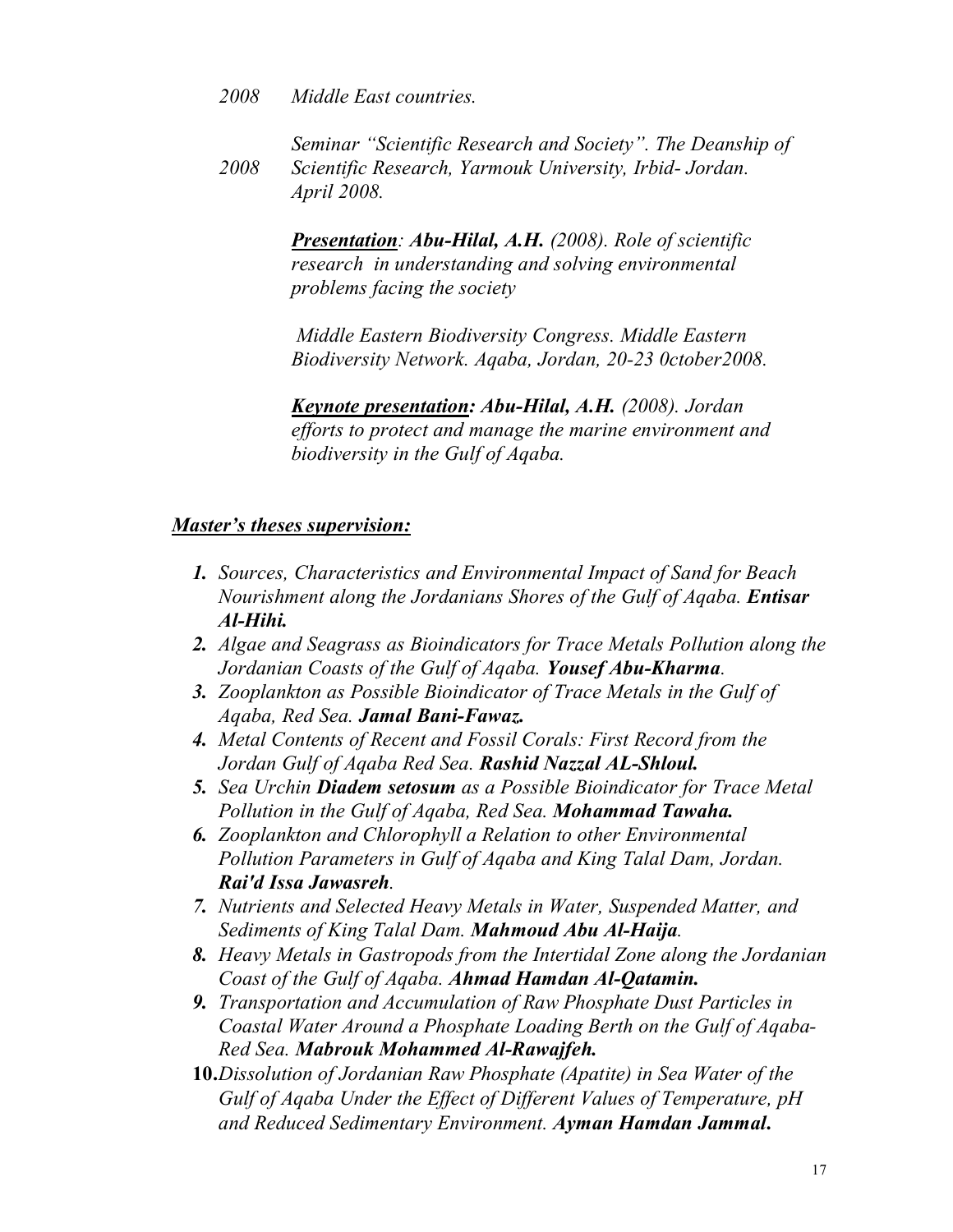- *11.Environmental and Socioeconomic Factors Affecting Quality of Water in Roof Storage Tanks and Point-of-Use in Three Human Settlements Within Jerash Governorate. Dana Ali Salem Bani Mustafa.*
- *12.Sea Cucumber as a Possible Bioindicator for Trace Metal Pollution in the Gulf of Aqaba, Red Sea. Mustafa Al Shabi.*

# *Publications*

## *Published:*

*i.*

- *2. Hakim, K.M., Abu-Hilal, A .H. (1973). Water pollution by oil in Alexandria. First Sci. Conf. Environ. Pollut. 8-10 May, pp. 35-42. Alexandria, Egypt.*
- *3. Abu-Hilal, A .H., Riley, J.P. (1981). The spectrophotometic determination of Antimony in water, effluents, marine plants and silicates. Analyt. Chim. Acta. 131:175-186.*
- *4. Hulings, N.C., Abu-Hilal, A.H. (1983). The temporal distribution of nutrients in the surface waters of the Jordan Gulf of Aqaba. Dirasat. 10:91-105. University of Jordan, Deanship of Research, Amman, Jordan.*
- *5. Abu-Hilal, A .A. (1985). Phosphate pollution in the Jordan Gulf of Aqaba. Mar. Pollut. Bull. 16:281-285.*
- *6. Abu-Hilal, A .H. (1986). Fluoride distribution in the Jordan Gulf Aqaba (Red Sea). Sci.Total Environ. 49: 227-234.*
- *7. Abu-Hilal, A .H. (1987). Distribution of trace elements in near shore surface sediments from the Jordan Gulf of Aqaba (Red Sea). Mar. Pollut. Bull. 18: 190-193.*
- *8. Abu-Hilal, A .H. (1987). Distribution and forms of phosphorus in a phosphate polluted coral reef area in the Jordan Gulf of Aqaba. Dirasat. 14:137-150. University of Jordan, Deanship of Research, Amman, Jordan.*
- *9. Grelet, Y., Falconetti, C., Thomassin, B.A., Vitiello, P., Abu-Hilal, A.H. (1987). Distribution of the macro and meiobenthic assemblages in the littoral soft bottoms of the Gulf of Aqaba (Jordan). Atoll Res. Bull. 308: 1-27.*
- *10.Leger, G., Millot, C., Mahasneh, D., Vaugelas, J., Abu-Hilal, A.H., Jaubert, J. (1985). Measurements of currents in a nearshore area of the*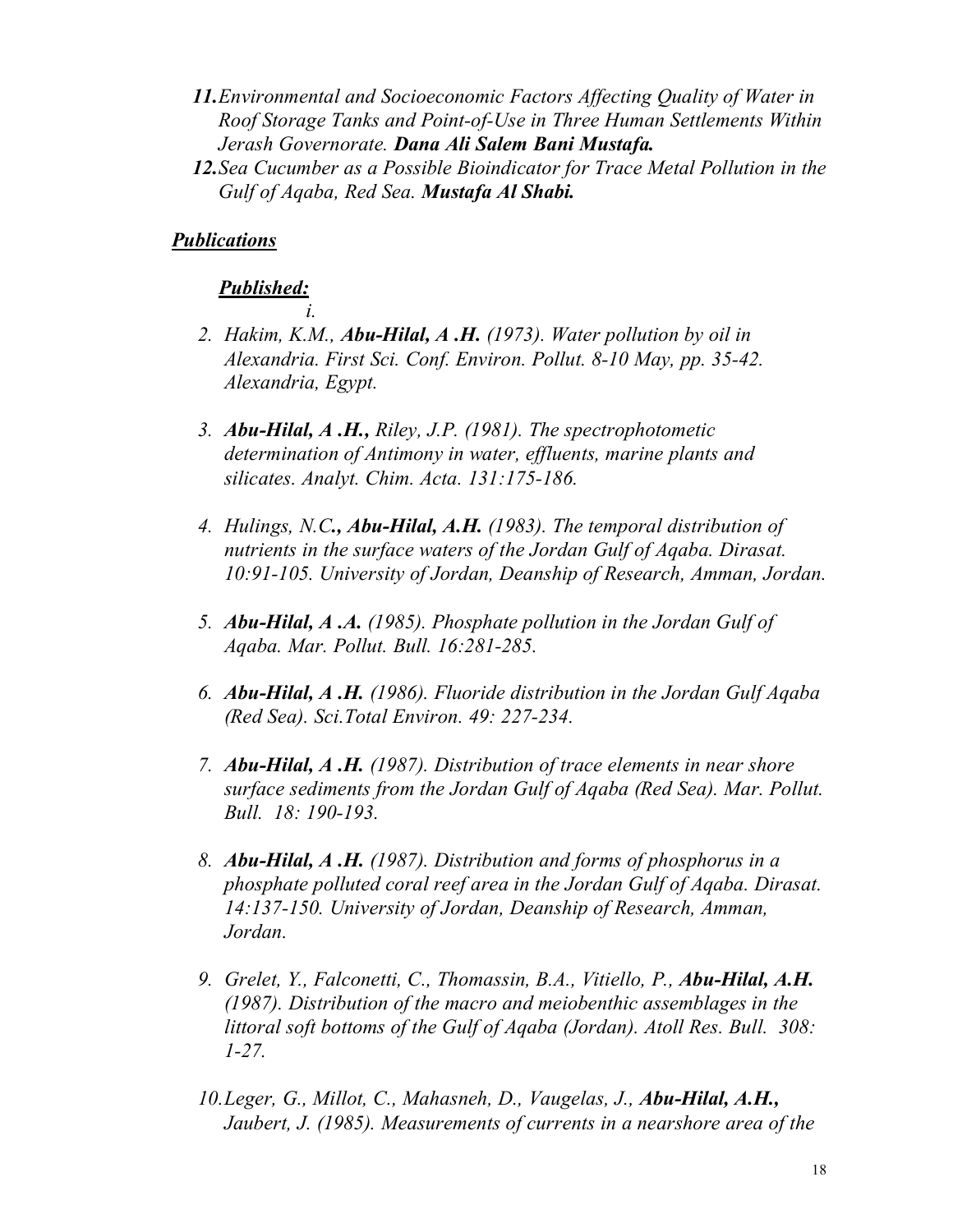*Jordan coast of the Gulf of Aqaba. Oceanographic Mission Reports. pp.1-17.*

- *11.Abu-Hilal, A. H., Badran, M.I., Vaugelas, J. (1988). Distribution of trace elements in Callichirus laurae burrows and nearby sediments in the Gulf of Aqaba, Jordan (Red Sea). Mar. Environ. Res. 25: 233-248.*
- *12.Abu-Hilal, A .H., Badran M.I. (1990). Effect of pollution sources on metal concentration in sediment cores from the Gulf of Aqaba (Red Sea). Mar. Pollut. Bull. 21: 190 -197.*
- *13.Abu-Hilal, A .H., AL Qasimi, R.A .A., Adam, A.B. (1991). Observations on the status of the creek waters of the United Arab Emirates: 1- Nutrients. J. Nat. Inst. Oceanogr. Fisheries (NIOF). Alexandria-Egypt.*
- *14.Abu-Hilal, A .H. (1993). Observations on heavy metal geochemical association in marine sediments of the Jordan Gulf of Aqaba. Mar. Pollut. Bull. 26: 85-90.*
- *15.Abu-Hilal, A .H., Khordagui, H.K. (1993). Assessment of tar pollution on the United Arab Emirates beaches. Environ. Itntern. 19:589-596.*
- *16.Banat, I. M.,Hassan, E.S., Abu-Hilal, A .H., Adam, A.B. (1993). Microbial and nutrient pollution assessment of coastal and creek waters of Northern UAE. Environ. Intern. 19:569-578.*
- *17.Hassan, E.S., Banat, I.M., Shair, S.A., Abu-Hilal, A .H. (1993). Microbial assessment of coastal waters in three Northern Emirates in the UAE. J. Fac. Sci. (United Arab Emirates University) 5: 91-103.*
- *18.Abu-Hilal, A .H. (1994). Effect of depositional environment and sources of pollution on uranium concentration in sediments, coral, algae and seagrass species from the Gulf of Aqaba (Red Sea). Mar. Pollut. Bull. 28(2):81-88.*
- *19.Abu-Hilal, A .H., Khordagui, H.K. (1994). Petroleum hydrocarbons in the nearshore marine sediments of the United Arab Emirates. Environ. Pollut. 85: 315-319.*
- *20.Abu-Hilal, A.H., Adam, A .B., Banat, I.M. and Hassan, E.S. (1994). Sanitary conditions in three creeks in Dubai, Sharjah and Ajman Emirates on the Arabian Gulf (UAE). Environ. Monitor. and Assessm. 32: 21-36.*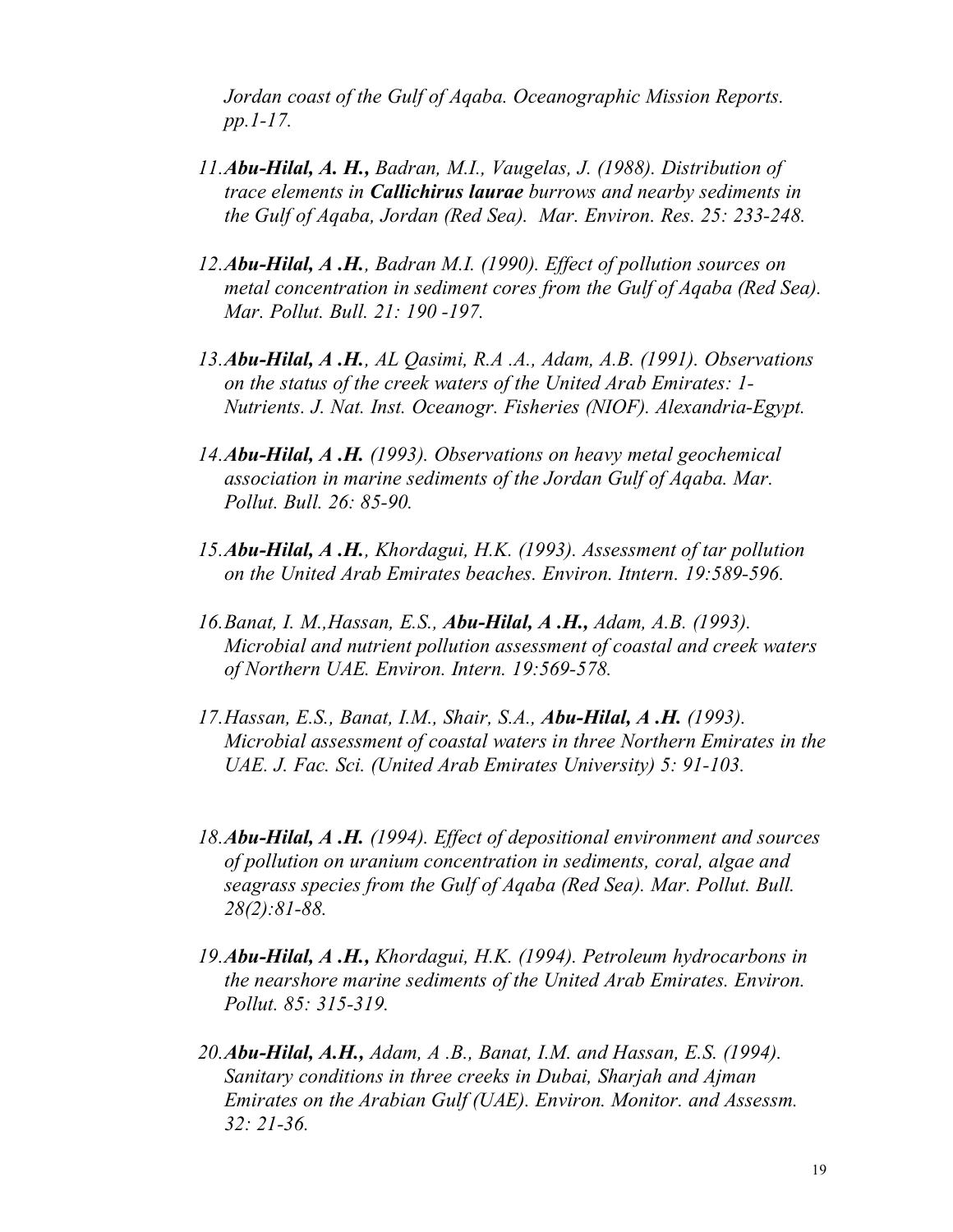- *21.Khordagui, H.K., Abu-Hilal, A .H., (1994). Industrial plastic on the southern beaches of the Arabian Gulf and the western beaches of the Gulf of Oman. Environ. Pollut. 84:325-327.*
- *22.Khordagui, H.K., Abu-Hilal, A.H. (1994). Man-made litter on the shores of the United Arab Emirates on the Arabian Gulf and the Gulf of Oman. Water. Air & Soil Pollut. 76: 343 -352.*
- *23.Abu-Hilal, A .H., Adam. A .B. (1995). Levels, distribution and sources of nutrients and other pollution indicators in Dubai and Abu Dhabi creeks and nearshore waters of the United Arab Emirates. J. Fac. Sci. (United Arab Emirates University) 7(4): 59-76*
- *24.Hassan, E.S., Banat, I.M. and Abu-Hilal, A.H. (1995). Post-Gulf -War nutrients and microbial assessments for coastal waters of Dubai, Sharjah, and Ajman Emirates (UAE). Environ. Intern. 21(1): 23-32.*
- *25.Hassan, E.S., Banat, I.M., El-Shahawi, S. and Abu-Hilal, A.H. (1995). A Systematic evaluation of selected nutrients, heavy metals and mircobial pollution along the East coast of the U.A.E. J. Fac. Sci. (United Arab Emirates University). 8(17): 203 – 226.*
- *26.Hassan, E.S., Banat, I.M., El-Shahawi, S. and Abu-Hilal, A.H. (1995). Bacterial, nutrients and heavy metals ions pollution assessment along the eastern coast area of the United Arab Emirates. J. Aquat. Ecosystem Health.*
- *27.Abu-Hilal, A.H. (1995). The problem of phosphate pollution in the Northern Gulf of Aqaba. IOC – PERSGA – ACOPS Workshop on Oceanographic Input to Integrated Coastal Zone Management in the Red Sea and Gulf of Aden. Jeddah, Saudi Arabia. 8 October 1995. IOC Workshop Report No. 126:145 – 159.*
- 28. Banat, I.M., Hassan, E.S., El-Shahawi, M.S., and *Abu-Hilal, A.H. (1998). Post-Gulf War Assessment of nutrients, heavy metals ions, hydrocarbons and bacterial pollution levels in the United Arab Emirates coastal waters. Environ. Intern. 24: 109 – 116.*
- *29.Badran, M.I., Rasheed, M., Abu-Hilal, A.H., Al Smadi, F., Richter, C., and Hempel, G. (1999). Nutrient enrichment in coral reef waters of the Gulf of Aqaba, Red Sea. Proceeding at the Joint Medcoast Conference on the Management of Semi-enclosed Seas, Atlanta, Turkey. October 1999.*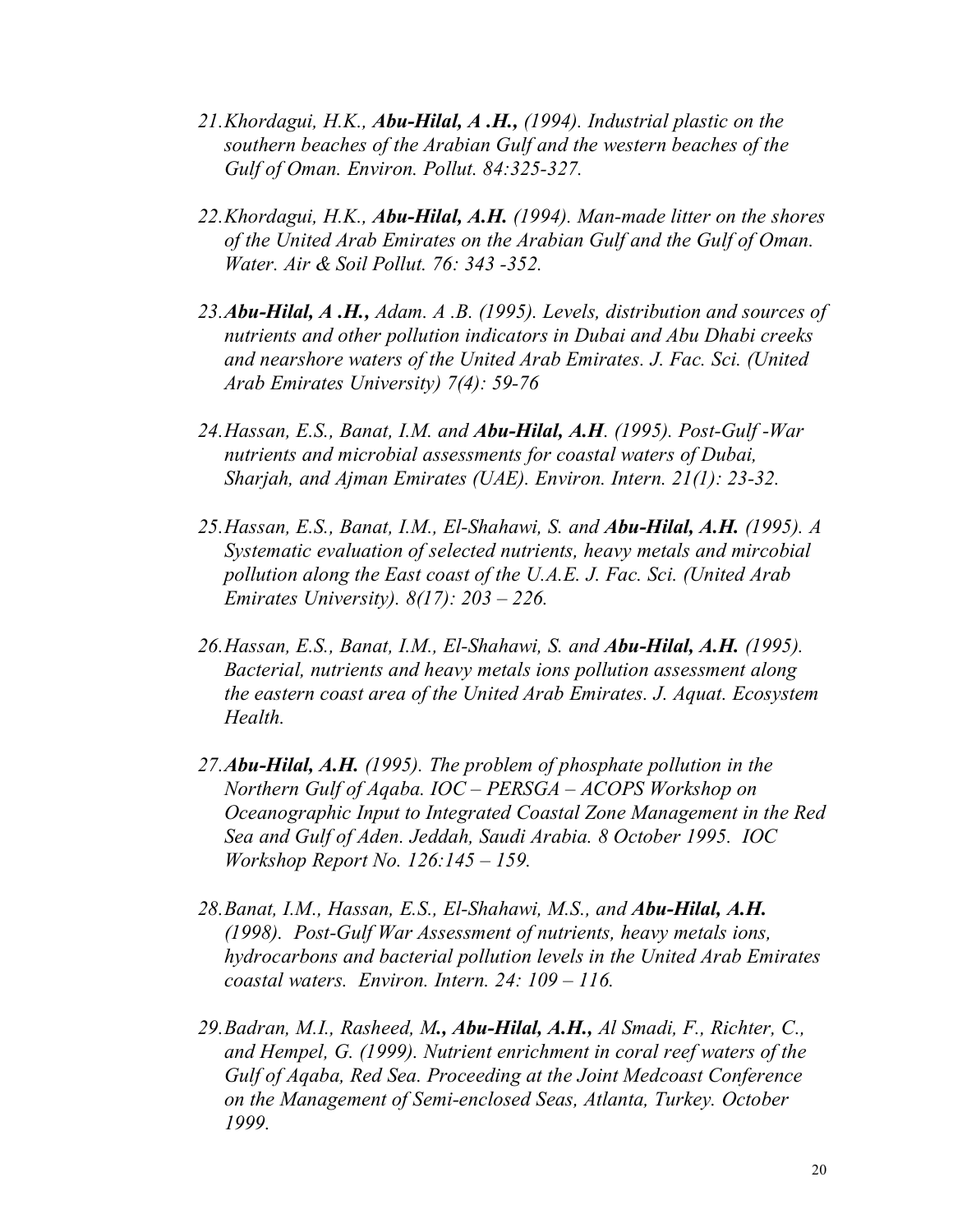- *30.Abu Hilal, A.H. (1999). Environmental issues in the Gulf of Aqaba. Jordan perspective. Proceedings; Conference on "The 1999 Maritime Safety Coloquim." Pendragon Applied Research, Nova Scotia, Canada. Aqaba, Jordan. Topic 12, 1-8.*
- *31.Abu Hilal, A.H. and Al-Moghrabi, S.M. (1999). Collected reprints of station contributions to Marine Science Research in the Gulf of Aqaba. Volume VI (1990- 1994). Abu Hilal and Al-Moghrabi (eds). Publication of the Marine Science Station, Aqaba, Jordan. No. 9. pp.330.*
- *32.Al-Moghrabi, S.M. and Abu Hilal, A.H. (1999). Collected reprints of station contributions to marine science research in the Gulf of Aqaba. Volume VII (1995 – 1997). Al-Moghrabi and Abu Hilal (eds). Publication of the Marine Science Station, Aqaba, Jordan, No. 10. pp. 268.*
- *33.Abu Hilal, A. H. and Al Najjar, T. (2004). Litter Pollution on the Jordanian shores of the Gulf of Aqaba, Red Sea. Mar. Environ. Res. 58: 39-63.*
- *34. Ismail N.S., Al-Moghrabi, S.M., Abu Hilal, A.H. (2005). Recovery of Macrobenthic invertebrates near abandoned sewer outlets in the gulf of Aqaba, Red Sea, Jordan. Pakistan Journal of Zoology 37 (3): 237-242.*
- *35.Richter, C. and Abu Hilal, A.H. (2006). Seas of the Arabian Region. In: The Sea, The Global Coastal Ocean: Interdisciplinary Regional Studies and Syntheses. The coasts of Africa, Europe, Middle East, Oceanica and Polar Regions. Editors: Robinson, Allan, R. and Brink, Kenneth. Volume 14B,Chapter 34. Seas of the Arabian Region. (Book).*
- *36.Al-Najjar,T.H.*, *Baney Fawaz, J., Abu Hilal, A.H. (2007). Heavy metals in zooplankton of the Gulf of Aqaba, Red Sea. Abhath Al Yarmouk 16: 163-173.*
- *37.Abu Hilal A.H. and Ismail, N.S. (2007). Heavy metals in eleven common species of fish from the Gulf of Aqaba, Red Sea. Jordan J. Biol. Sci. 1: 15-20.*
- *38.Ismail, N.S. and Abu Hilal, A.H. (2008). Heavy metals in three commonly available coral reef species from the Jordan Gulf of Aqaba, Red Sea. Jordan J. Biol. Sci. 1: 61-66.*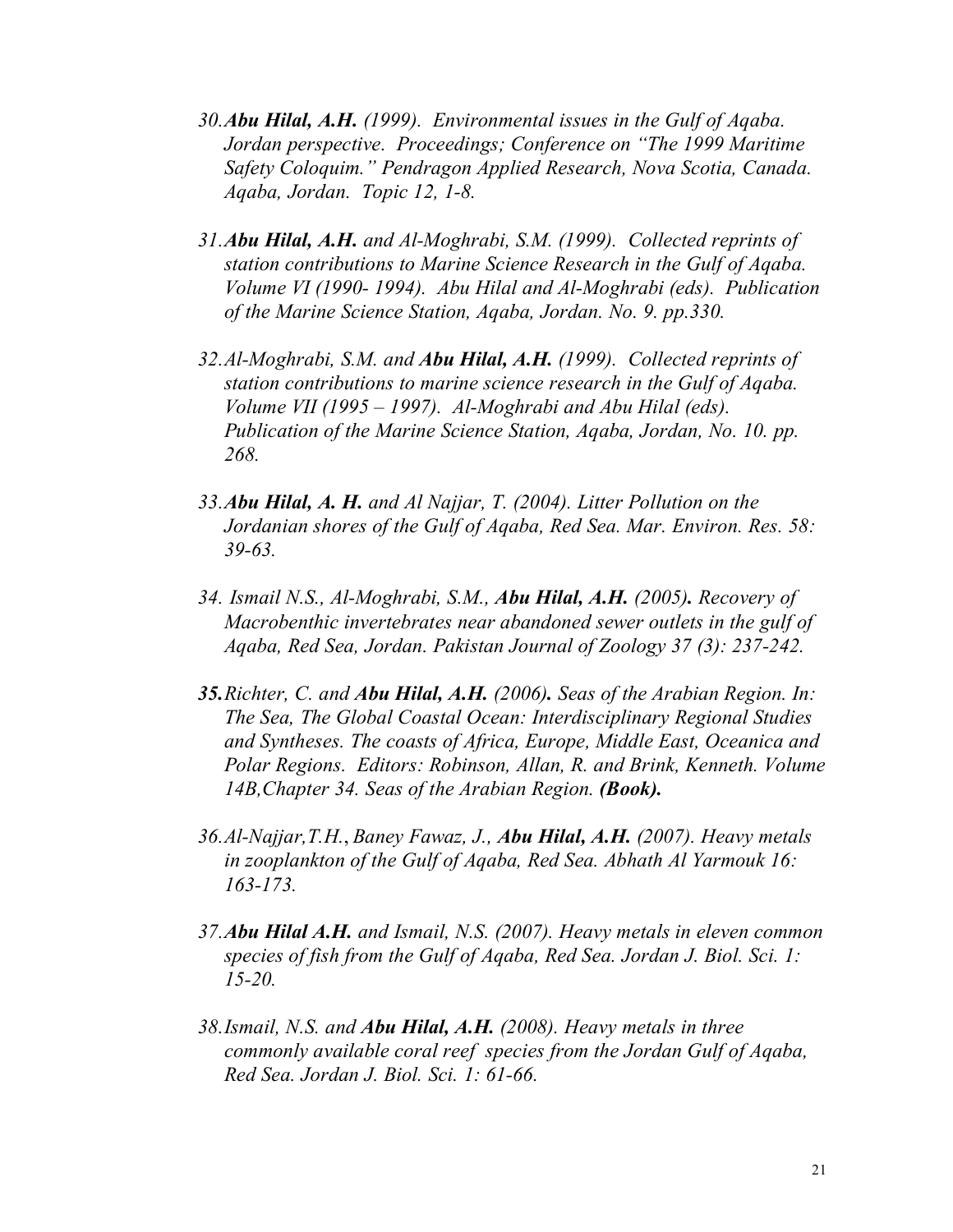- *39.Abu Hilal, A.H. and Rasheed , M.Y., Al-Najjar, T.H. (2008). Potential environmental impact of dissolution of raw phosphate in sea water of the Gulf of Aqaba. Chem. and Ecol. 24 (1): 1–9.*
- *40. Al-Najjar, T., Bani Fawaz J., Manasrah R., Al-Zibdah, M., Abu-Hilal, A. (2008). Variations of heavy metals concentration in suspended matter and physiochemical properties in the coastal surface water of the Gulf of Aqaba. Jordan J. Biol. Sci. 1, (4): 153–158.*
- *41. Abu Hilal, A.H. and Al-Najjar T.H. (2009). Marine litter in coral reef areas along the Jordan Gulf of Aqaba, Red Sea. J. Environ. Manag. 90: 1043-1049.*
- *42.Rasheed, M., El-hihi, E.A., AL- Rousan, S., Abu Hilal, A.H. (2009). Levels of pollution indicators in sand material of potential sources for beach nourishment along the coast of the Gulf of Aqaba, Red Sea. Chemistry and Ecology*
- *43.Abu Hilal, A.H., Rasheed, M., El-hihi, E.A., AL Rousan, S. (2009). Sources, characteristics and environmental impact of sand for beach replenishment along the Jordanian shores of the Gulf of Aqaba. J. Coastal Coservation.*
- *44. Abu-Hilal, A.H., Al-Najjar, T. (2009). Plastic pellets on the beaches of the northern Gulf of Aqaba, Red Sea.Aquatic Ecosystem Health & management 12, 461-470.*
- *45.Abu Hilal, A. H. (2009). Approaches to integrated coastal management along the Jordanian coast of the Gulf of Aqaba. INOC-IMST International workshop ICZM-2009. International Workshop on "Integrated Coastal Zone Management", pp 405-421. Izmir-Turkey, 20- 22 October 2009*
- *46.Al-Najjar,T., Al Shiyab, A.W., Meer, S., Zibdah, M., and Ahmad Abu-Hilal. (2010). Heterotrophic Nutrition of Giant Clams from the Jordanian Coast of the Gulf of Aqaba, Red Sea. Dirasat, Pure Sciences, 37, 151 -59.*

# *Published Scientific Reports*

*47.Abu Hilal A.H. and Abu Alhaija, M.M. (2010). Nutrients in Water and Sediments of King Talal Dam-Jordan. Jordan Journal of Biological Sciences 3, 3, 87 – 100.*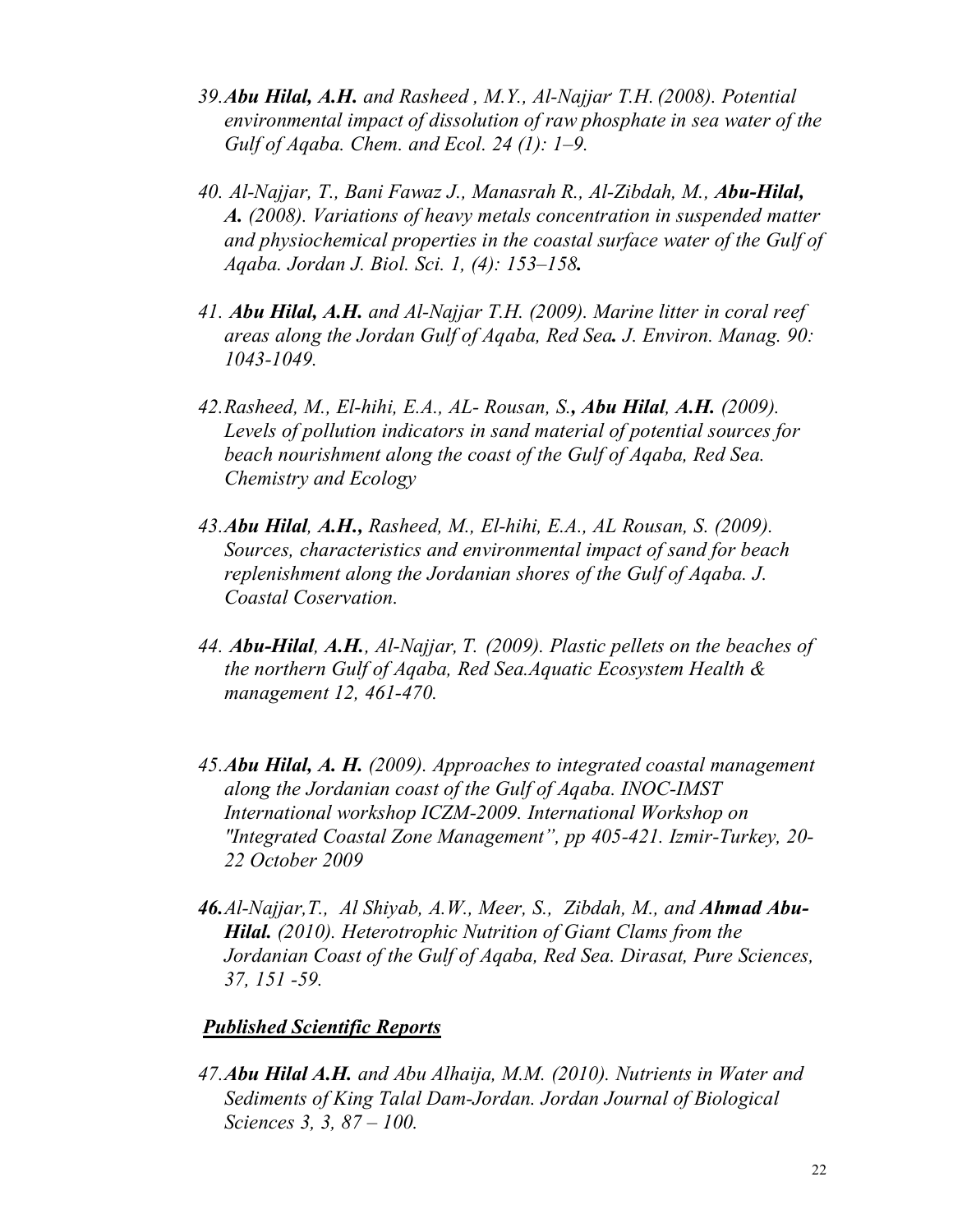- *48.Abu-Hilal, A.H. and Al-Moghrabi, S.M. (1994). Marine survey on environmental conditions of the coastal waters offshore the Aqaba thermal power plant site in the Hashemits Kingdom of Jordan. Final report prepared for Jordan Electricity Authority. Amman-Jordan, By the Marine Science Station, Aqaba, Jordan.*
- *49.Abu-Hilal, A.H. and Al-Moghrabi, S.M.(1995) Marine environmental survey of physical, geochemical and biological characteristics of coastal waters, nearshore sediments and coral reefs of the Gulf of Aqaba (Jordan). A final report prepared for Pacific Consultants International (Japan)/ Japan International cooperation Agency (JICA) by the Marine Science Station, Aqaba- Jordan.*
- *50.Abu-Hilal, A.H. (2000). The State of Environment in the Gulf Cooperative Council (GCC) States. Submitted to the Higher Consultancy Commission of the GCC states. March 2001, Manama, Bahrain.*
- *51.Abu-Hilal, A.H. (2001). Establishment of a National database for Environmental Management in Bahrain. Submitted by the Dean of Scientific Research and the University of Bahrain to the UNDP office Manama, Bahrain, October 2001.*
- *52.Abu-Hilal, A.H. (2001). Country Environmental Profiles and the State of the Environment Report for Bahrain as an approach to National Environment. Strategy Making. Submitted by the Dean of Scientific Research to the Environmental Affairs, UNEP, UNDP and University of Bahrain, November 2001.*
- *53.Abu-Hilal, A.H., Badran, M.I., Al-Moghrabi, S.M., Khalaf, M. and Zibdeh, M. (1997). Status of Marine Environment in the Coastal Waters off the Industrial Complex, Aqaba, Jordan. Final Report. December 1997. Report prepared for the Industrial Complex, Jordan Phosphate Mines Company, Aqaba, Jordan. Pp. 1 – 57.*
- *54.Badran, M.I. and Abu-Hilal, A.H. (1998). Seawater and Bottom Sediment Environmental Quality of the Hydro-Agri-Jordan site on the Jordanian Coast of the Gulf of Aqaba, Red Sea, August – November 1998. R. Consultancy report prepared for the Environmental Research Center, Royal Scientific Society, Amman, Jordan. November 1998. pp. 1- 24.*
- *55.Abu-Hilal, A.H. Badran, M.I. Al-Mograby, S.M., Khalaf., M. (1999). Quality of the Marine Environment in the Coastal Waters in front of the*